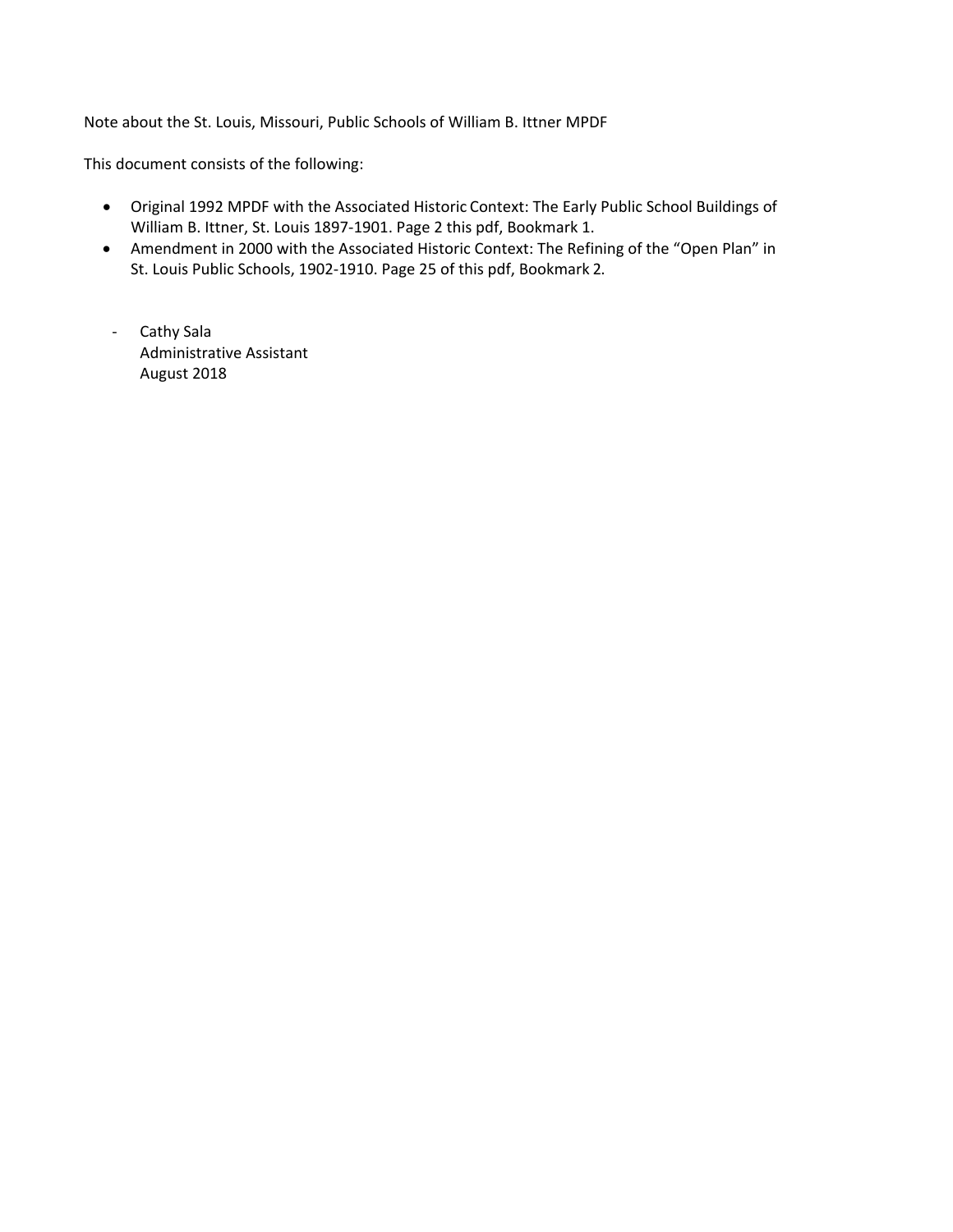NFS Form 10-900-b (Jan. 1987)

 $0 M B$  No. 1024-0018

United States Department of the Interior National Park Service

**National Register of Historic Places Multiple Property Documentation Form**

.<br>و بود می دانش میس بیمی دانش دانش مینو بیمی بیمی بازش میدم بیش می برای می ش

**A. Name of Multiple Property Listing**

St. Louis, Missouri, Public Schools of William B. Ittner\_\_\_\_\_\_\_\_\_\_\_\_\_\_\_\_\_\_\_\_\_\_\_\_

**B. Associated Historic Contexts**

.<br>2010 - 2010 - 2010 - 2010 - 2010 - 2020 - 2020 - 2020 - 2020 - 2020 - 2020 - 2020 - 2020 - 2020 The Early Public School Buildings of William B. Ittner, St. Louis, 1897-1901.

#### **C. Geographical Data**

The city limits of the City of St. Louis, Missouri.

N/A See continuation sheet

發達 可以 **fability:** 

#### **D. Certification**

As the designated authority under the National Historic Preservation Act of 1966, as amended, I hereby certify that this documentation form meets the National Register documentation standards and sets forth requirements for the listing of related properties consistent with the National Register criteria. This submission meets the procedural and professional requirements set forth in 36 CFR Part 60 and the Secretary of the Interior's Standards for Planning and Evaluation.

<u>Client Hacked Community of G. Tracy Mehan III</u>, Director Date & C

Department of Natural Resources and State Historic Preservation Officer State or Federal agency and bureau

I, hereby, certify that this multiple property documentation form has been approved by the National Register as a basis for evaluating related properties for listing in the National Register.

 $\frac{\partial e}{\partial x}$  Signature of the Keeper of the National Register Date /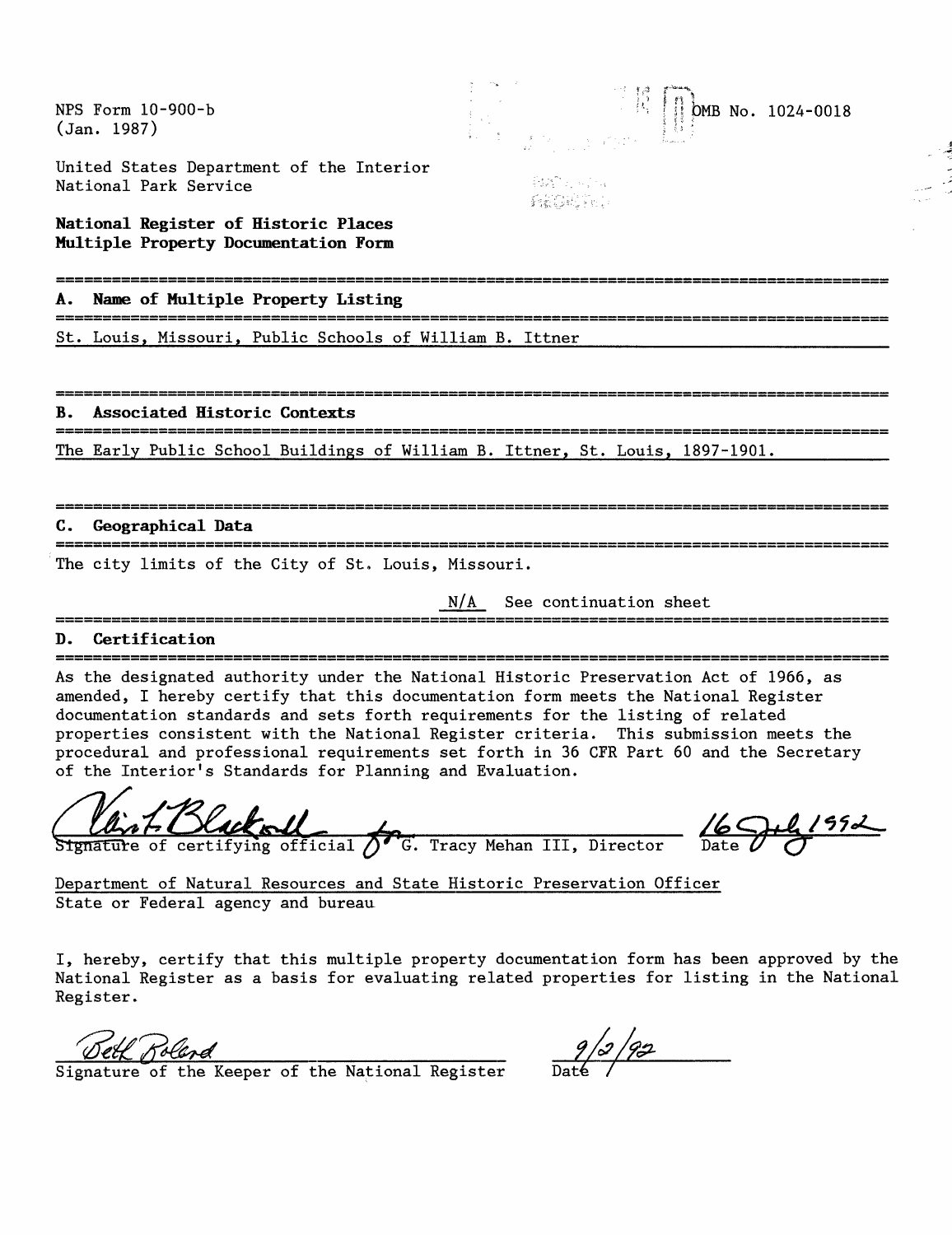| Statement of Historic Contexts<br>в.<br>Discuss each historic context listed in Section B.                                             |                                |
|----------------------------------------------------------------------------------------------------------------------------------------|--------------------------------|
|                                                                                                                                        | X See continuation sheet       |
| Associated Property Types<br>r.                                                                                                        |                                |
|                                                                                                                                        | X See continuation sheet       |
| Summary of Identification and Evaluation Methods<br>G.<br>Discuss the methods used in developing the multiple property listing.        |                                |
|                                                                                                                                        | X See continuation sheet       |
| Major Bibliographical References<br>н.                                                                                                 |                                |
|                                                                                                                                        | X See continuation sheet       |
| Primary location of additional documentation:<br>State historic preservation office<br>Other State agency<br>Federal agency<br>X Other | Local government<br>University |
| Specify Repository: Landmarks Association of St. Louis, Inc.                                                                           |                                |
| I. Form Prepared By                                                                                                                    |                                |
| name/title: Cynthia H. Longwisch/Research Associate                                                                                    |                                |

| name/title: Cynthia H. Longwisch/Research Associate    |                 |                         |
|--------------------------------------------------------|-----------------|-------------------------|
| organization: Landmarks Association of St. Louis, Inc. |                 | Date: $4/19/90$         |
| street & number: 912 Locust, 7th Floor                 |                 | Telephone: 314/421-6474 |
| city or town: St.Louis                                 | state: Missouri | zip code:63101          |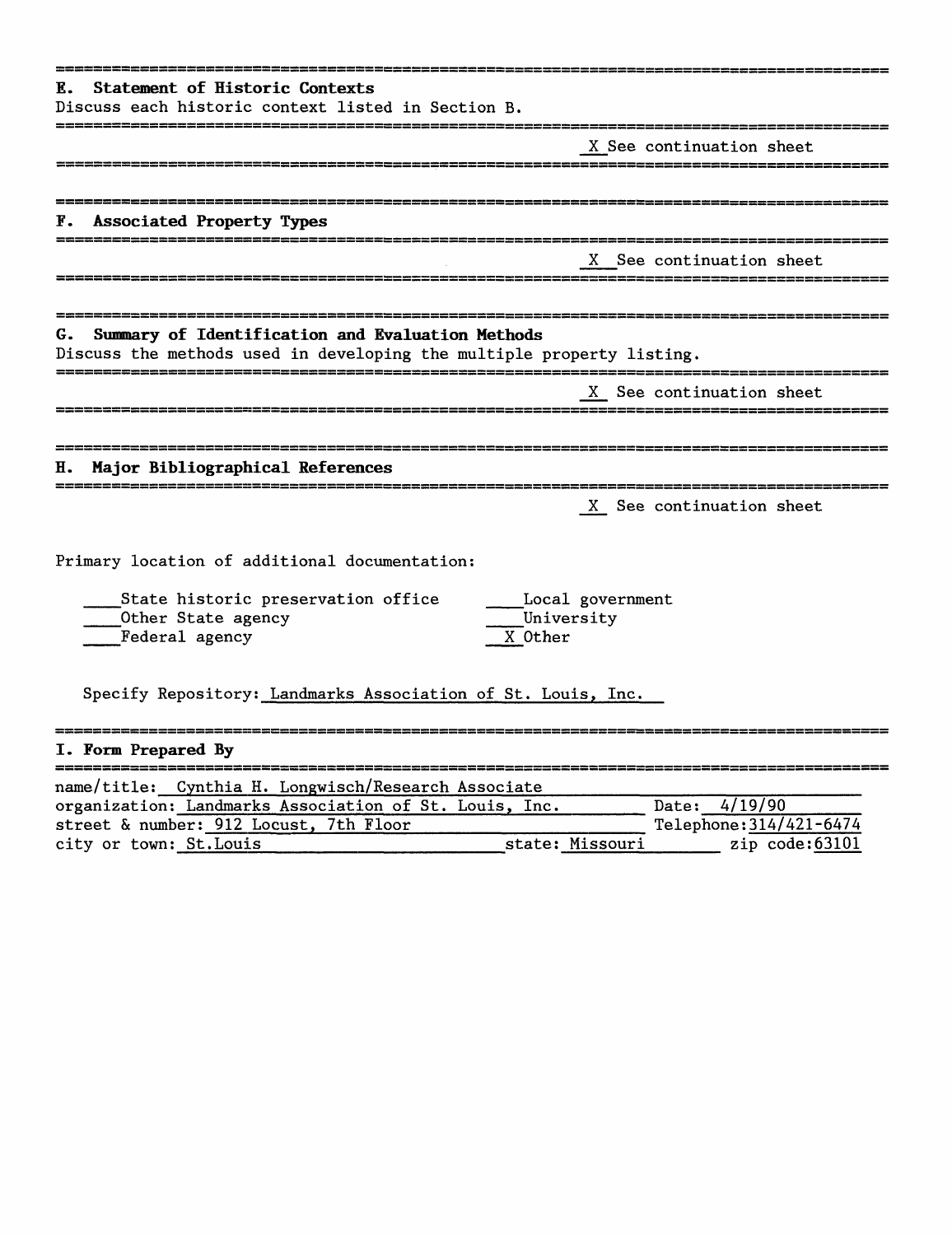United States Department of the Interior National Park Service

NATIONAL REGISTER OF HISTORIC PLACES CONTINUATION SHEET

|                |   |                   | St. Louis, Missouri, Public Schools of |      |
|----------------|---|-------------------|----------------------------------------|------|
| Section number | Е | William B. Ittner |                                        | Page |
|                |   |                   |                                        |      |

#### **E. Statement of Historic Contexts**

#### Introduction;

The public schools designed by William Ittner in St. Louis generally fall into one of three contexts:

The Early Public School Buildings of William B. Ittner, St. Louis, 1897- 1901

The Refining of the "Open Plan" in St. Louis Public Schools, 1902-1910 St. Louis Public Schools, 1911-1914: William B. Ittner's Designs as Consulting Architect for the Board of Education

For purposes of this submission, only the first context, "The Early Public School Buildings of William B. Ittner, St. Louis, 1897-1901," will be discussed. Referring to Ittner's early, somewhat tentative design attempts, this context chronologically explores the architect's first school designs. Although his early efforts with the public school system of St. Louis laid the groundwork for much of his later design work, Ittner's most substantial contributions to school design were achieved later and his work was represented in most of the states.<sup>2</sup> Therefore, given the limited scope of this initial context, the significance of his earliest schools in St. Louis has only been assessed locally; the development of subsequent contexts may require a reassessment of this level of significance.

William Butts Ittner was born in St. Louis on September 4, 1864, and as a child attended the city's public schools. The son of builder and brick-maker Anthony Ittner, he graduated from Washington University's Manual Training School in 1884. He continued his studies at the Cornell University School of Architecture, from which he graduated in 1887. Ittner supplemented his schooling and preparation for his work by independently traveling and studying in Europe. Upon his return to St. Louis, he opened a general practice in which he designed a variety of buildings. In 1888, he married Lettie Crane Alien. In 1891, he was elected Fellow, American Institute of Architects and, in 1892, served as president of the St. Louis Chapter. Ittner became known as a prominent St. Louisan and was involved in many civic duties, receiving numerous honors throughout his life<sup>3</sup>; however, his life's work was not inaugurated until he decided to accept an offer from the St. Louis Board of Education in 1897 to become the first Commissioner of School Buildings.

The old Board of Education's 28 members, each representing a ward, had been engaged in infighting during much of the latter half of the nineteenth century. They fought over literally every aspect of their responsibilities, as Board records of the 1880s and 1890s clearly show. So much arguing took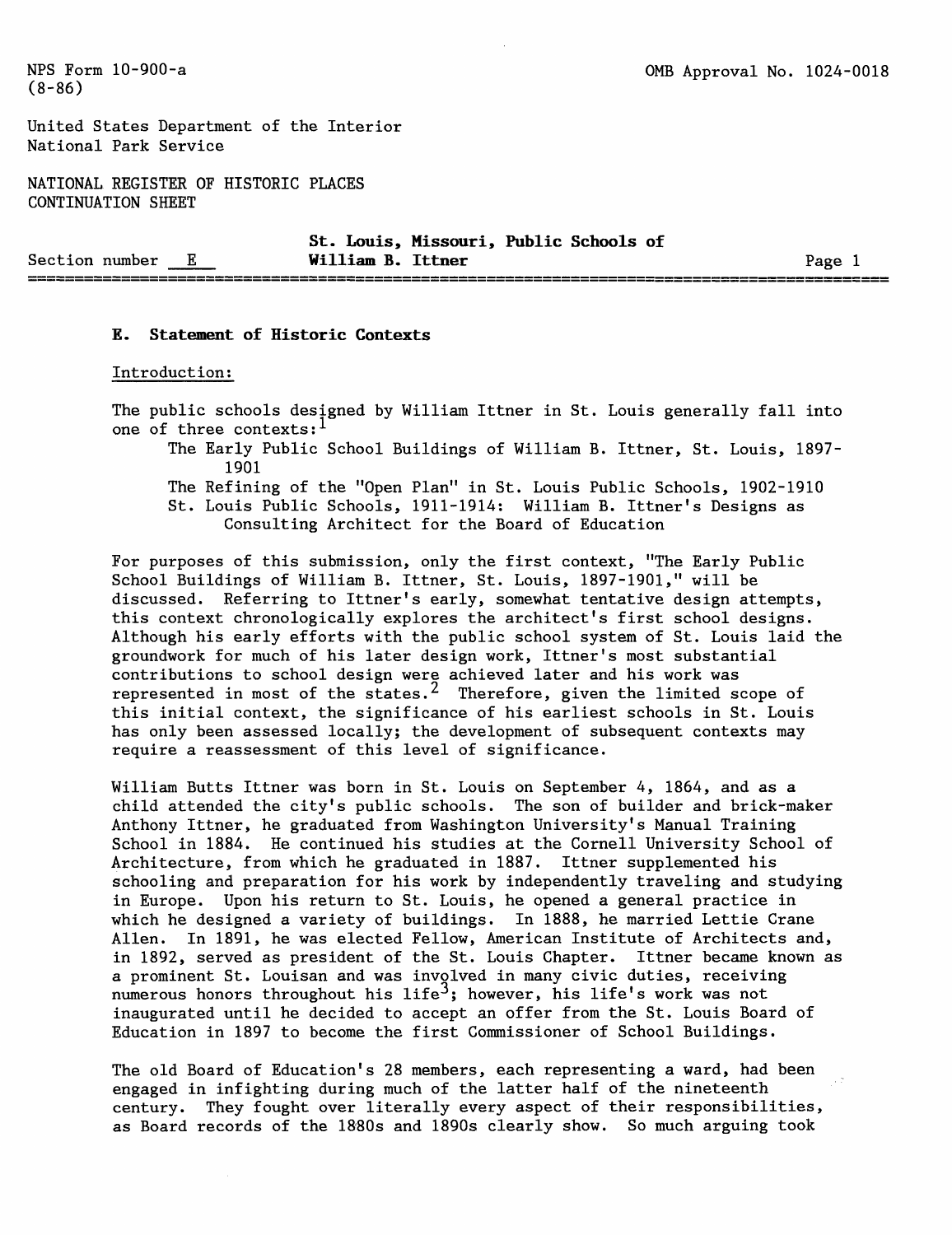United States Department of the Interior National Park Service

NATIONAL REGISTER OF HISTORIC PLACES CONTINUATION SHEET

|                |  | St. Louis, Missouri, Public Schools of |        |  |
|----------------|--|----------------------------------------|--------|--|
| Section number |  | William B. Ittner                      | Page 2 |  |

place among this partisan group over the location of each new school, in fact, that construction was usually delayed (sometimes indefinitely), leaving the city in great need of school facilities. As a result, many classes were held in rented rooms of dwellings and other buildings wholly unsuited for school use. Moreover, repeated balloting was required each time candidates were up for appointment as School Board Architect (the 1883 election went to eleven votes); evidently Board members "campaigned" for favorite choices between votes.

Considerable spans of time sometimes passed with no staff architect, and in 1889 the Board abolished the position altogether in favor of hiring on a jobby-job basis. Any continuity previously achieved was totally lost. The office was reinstated in 1893, although by that time changes were afoot, and during the 1896-97 school year, the Missouri State Legislature voted to remove the city's old Board of Education and re-establish it with a new charter. A new twelve-member Board comprised of leading citizens set about the task of bringing St. Louis school facilities up to par.

#### The Early Public School Buildings of William B. Ittner, 1897-1901

On June 22, 1897, a newly reorganized St. Louis Board of Education made a fortuitous decision in its appointment of William B. Ittner to the new post of Commissioner of School Buildings, a position he would hold until 1910. Not surprisingly, he found the Building Department in great disarray. The Department had no sense of direction, no real guidance, and no master plan. That the old regime had been less than scrupulous was suggested by Board President Paul Coste in 1898:

The Commissioner of School Buildings . . . found it necessary to provide an efficient office force of draughtsmen, etc. and maintain a rigid inspection of all work. That this plan has been successful is shown not only by a considerable reduction in the cost of maintaining the old buildings, but also by a corresponding reduction in the cost of our new buildings.<sup>4</sup>

Ittner had immediately begun to apply his considerable organizational skills to the enormous task at hand. To his great credit, he realized at the outset that schools of the type he had attended (and which were still being built) were unsuitable for their intended use. They had dimly-lit corridors; toowide classrooms that received light from only one source, resulting in difficult working conditions; no indoor plumbing, with unsanitary facilities behind the school and children drinking from a community schoolyard dipper; unsafe stairways and too few exits; dingy basement classrooms; and generally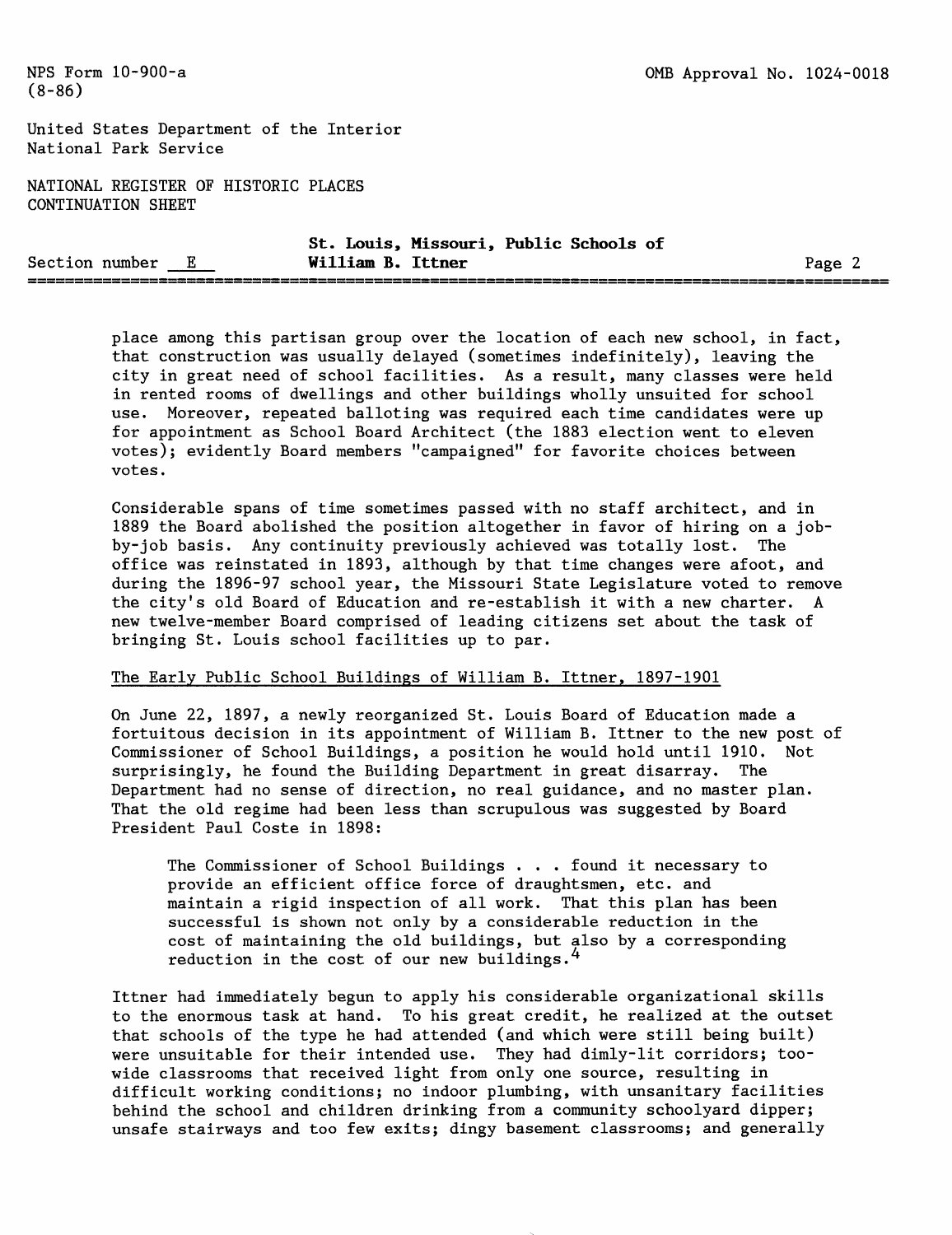United States Department of the Interior National Park Service

NATIONAL REGISTER OF HISTORIC PLACES CONTINUATION SHEET

|                |  |                   |  | St. Louis, Missouri, Public Schools of |      |
|----------------|--|-------------------|--|----------------------------------------|------|
| Section number |  | William B. Ittner |  |                                        | Page |
|                |  |                   |  |                                        |      |

inadequate and inconvenient facilities necessary to provide a quality education. In addition, most older St. Louis schools were boxy red hulks of almost forbidding aspect and little imagination, more suited to inspire dread rather than genius. These were almost invariably located right on the sidewalk line, unrelieved by vegetation or lawn of any kind.

Once the new Commissioner had identified these shortcomings and established a staff, Ittner traveled to several Midwestern cities to meet with other architects and to see what the state of the art was in 1897. His first foray was to Chicago, Minneapolis, Milwaukee, Detroit and Springfield, Illinois. At the Detroit convention of the AIA, he met with a contingent of school architects to discuss their common goals and problems. His report of this trip revealed his dismay at the high cost per student of St. Louis schools in comparison to those of the cities he visited. Ittner found the schools he inspected "much better constructed than our most recent schools. I am at a loss to understand the excessive cost of our own buildings. . ."<sup>J</sup> Ittner also traveled to Boston to view new schools supposedly in the vanguard of modern school design, only to find essentially unchanged interiors with some exterior innovations. He decided to investigate school design in Europe, but first he put his own inchoate ideas on paper; St. Louis was in pressing need of classroom space and he did not have the luxury of more travel time. In 1898, his first full year as commissioner and a record year for school construction in St. Louis, Ittner obtained building permits for six of his designs--Eliot, Sherman, Jackson, Rock Spring, and Monroe schools and Simmons Colored School.

Building permits for the first two schools--Eliot School and Sherman School<sup>6</sup> --were issued in March of 1898, the first schools Ittner ever attempted. He immediately chose a plan different from standard school plans, aware from the start that to improve on school design meant a departure from the norm. Beginning cautiously, he produced spare designs that were not radically different from older schools in exterior aspect, but which greatly improved upon internal systems. These were the first schools in St. Louis to have indoor plumbing and adequate heating and ventilation mechanisms; they were the most fireproof to date, and the best-lighted.<sup>7</sup> Ittner gave serious thought to every material, dimension, arrangement, furnishing, and intended use within each school, often becoming personally involved in the selection of the grade of coal to be used in the boilers he specified or the type of marble to be used for trim. His reports to the Board were from the outset detailed, organized, highly informed and to the point, leaving no doubt as to how money was being spent, at what stage each project was, or what Ittner's opinions might be on a given school-related subject.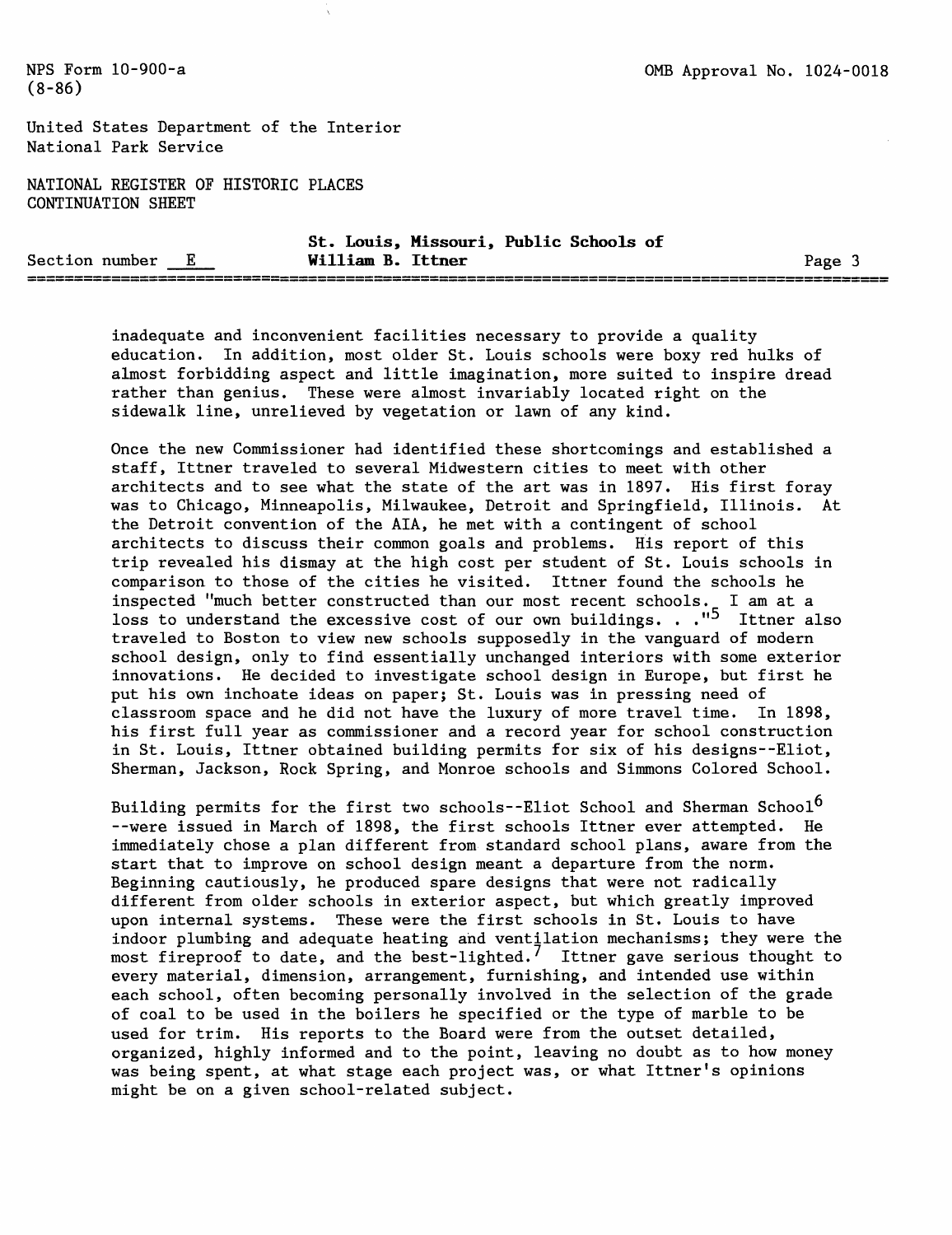United States Department of the Interior National Park Service

NATIONAL REGISTER OF HISTORIC PLACES **CONTINUATION SHEET** 

|                  |  |                   | St. Louis, Missouri, Public Schools of |        |
|------------------|--|-------------------|----------------------------------------|--------|
| Section number E |  | William B. Ittner |                                        | Page 4 |
|                  |  |                   |                                        |        |

It was clear that the architect believed he should avail himself of the expertise that could be offered by practicing school architects in Europe, particularly Germany, Austria and Prussia, where public education had been given priority for well over a century. Once Ittner's first St. Louis schools were approved and under way, he traveled to England and Europe to gather information. The trip was evidently personally financed because no mention of this tour appears in Board records, unlike his previous excursions to study schools. Retrospectives of Ittner's career in both the Post-Dispatch and the Daily Globe-Democrat cite his European travels, the former saying that Ittner took "two or three trips to Europe at this time."\*\* Although it seems unlikely that he went more than once during this busy period, it is certain that he went to western Germany, France, Italy, Spain and England to observe and sketch schools, gathering ideas for ornamental detailing, general historical styles, construction techniques and, most importantly, innovation in interior plans.

According to M. W. Childs of the Post-Dispatch, he spent time in England studying at length the brickwork at the public schools Eton and Harrow. In Berlin, he spent a month with City Architect Ludwig Hoffman, who was at that time becoming known for his modern municipal buildings. <sup>9</sup> Emily Grant Hutchings of the Globe-Democrat, who wrote an article with Ittner in 1928, reported that he found the basics of the "open plan" for which he later became known in the U.S. in "one of the smaller cities in Western Germany where a more daring innovation [more daring than his own first designs] had been tried. This was a building with class rooms only on one side of the corridor." $10$  The one-sided corridor plan was used in Europe at least as early as 1891, when the Johannes School was built in Stockholm using an H-shaped configuration with a long center block.  $^{11}$  A similar plan was used for the Gemeindeschule Number 204 in Berlin, which was completed shortly after Ittner's visit;<sup>12</sup> it is possible that he was able to view the school's plans while there. It is certain that Ittner immediately began to develop his version of the one-sided corridor plan, calling it the "open plan." Upon his return to St. Louis, the first school he designed--the Eugene Field School- incorporated a tentative version of this innovation using a U shape. This was a transitional design between his older, H-shaped plans and the crystallization of the E-shaped "open plan" that became his design trademark afterward.

Wheelwright's 1901 treatise, School Architecture, provided a broad survey of school buildings at this critical moment in school design history. The plans illustrated in the book run the gamut from the older, square plans to the new designs using the one-sided corridor; schools from all over Europe and the United States are depicted. While the aforementioned European schools and a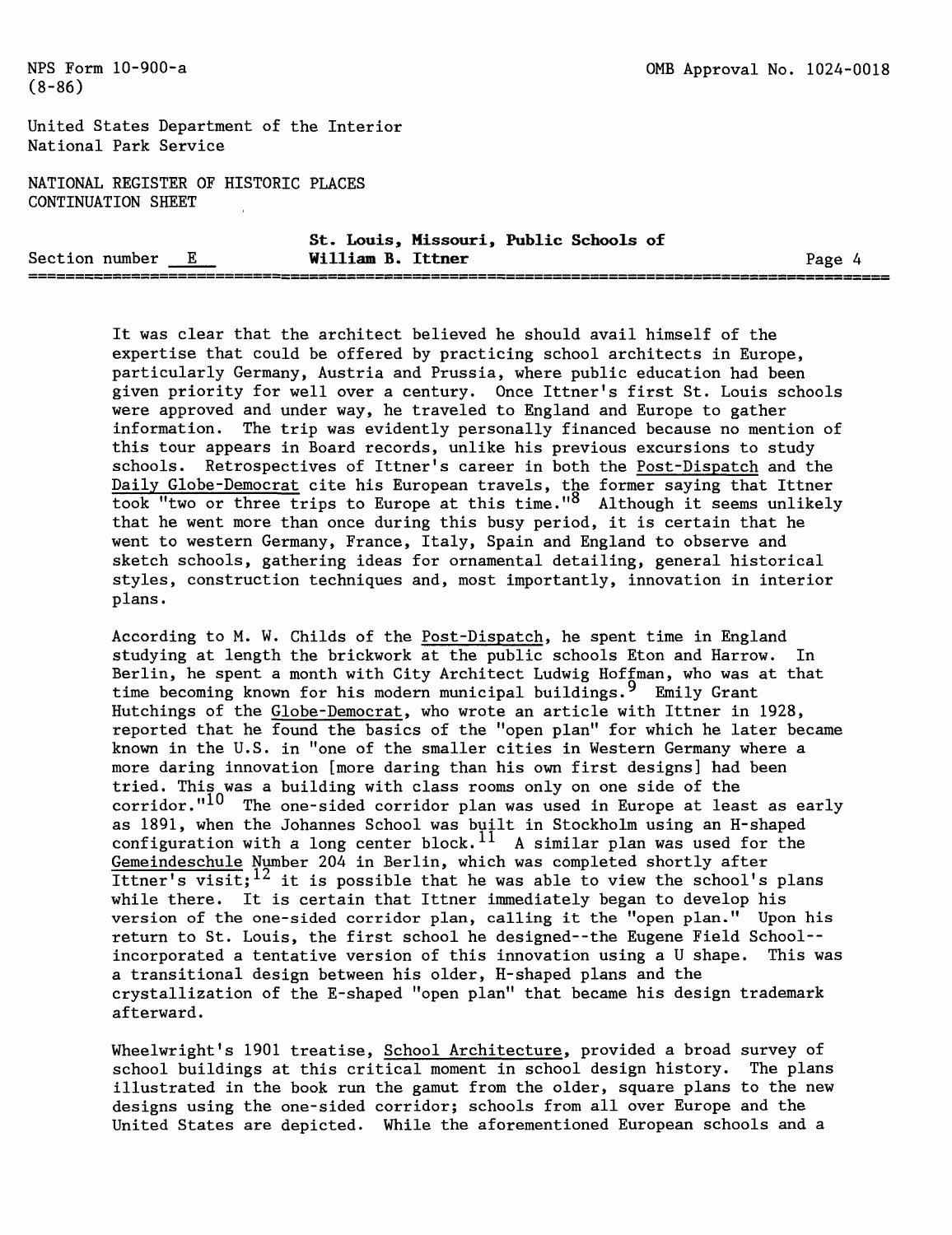United States Department of the Interior National Park Service

NATIONAL REGISTER OF HISTORIC PLACES CONTINUATION SHEET

|                  |  |                   | St. Louis, Missouri, Public Schools of |        |
|------------------|--|-------------------|----------------------------------------|--------|
| Section number E |  | William B. Ittner |                                        | Page 5 |
|                  |  |                   |                                        |        |

few others are shown using the one-sided corridor innovation, few American schools are shown using the idea. Ittner's new, U-shaped school appears, along with two of his older H-shaped designs.

Only two other illustrated American schools reveal an awareness of the new innovation; these were Mayhew and Paul Revere Schools in Boston. Mayhew, by architect John Lyman Faxon, features classrooms curved around a courtyard, a corridor wrapping around the outside elevation. Poor use was made of the design, however, because there are only three windows per wing in the corridor's outer walls; the text mentions that the rooms are lit from the courtyard, indicating a lack of appreciation of the possibilities inherent in the plan. The other school stretches a one-sided corridor along a center block but then obstructs it by mounting a stairwell on the corridor's center outer wall. This plan leaves just two windows to directly light the corridor.<sup>13</sup> Clearly Ittner was an early, if not the first, proponent of this feature in this country; it is also clear that he did not totally invent the "open plan," as has been suggested by a number of sources. What he did successfully accomplish was the synthesis and development of a seminal concept to suit the needs of modern American cities.

By the close of 1900, a building permit had been issued for a school that was unique in St. Louis in many ways. With the Edward Wyman School, Ittner had, for the first time, designed a school using the E plan, one-sided corridors, the Jacobethan style, and a landscape specifically designed to enhance the school. Thereafter, a large percentage of Ittner's schools featured all these characteristics; the E was sometimes modified, but the basic concept is seen over and over, whether or not the external arrangement is exactly the same. The Tudor Revival style known as Jacobethan henceforth became Ittner's favored idiom, although he occasionally designed a school in another style, usually going back to the Classical Revival or mixed revival styles. The Jacobethan style adapted well to educational architecture, its range of detailing serving to individualize the schools - turrets, curvilinear parapets, ornate brickwork with stone trim and imposing entrances all enabled the architect to suitably embellish the basic E plan. Of American Jacobethan architecture, Whiffen mentions the exuberant educational designs by Cope & Stewardson, then says, "More typical, and at least as worthy of critical consideration, is the series of schools at St. Louis, Missouri, for which William B. Ittner is the architect."<sup>14</sup>

In his first four years as Commissioner of School Buildings, William Ittner literally transformed standards of school building in St. Louis, bringing it wide attention as a progressive city. Having three "open plan" schools built or under construction by the end of 1901, he was ready to take the next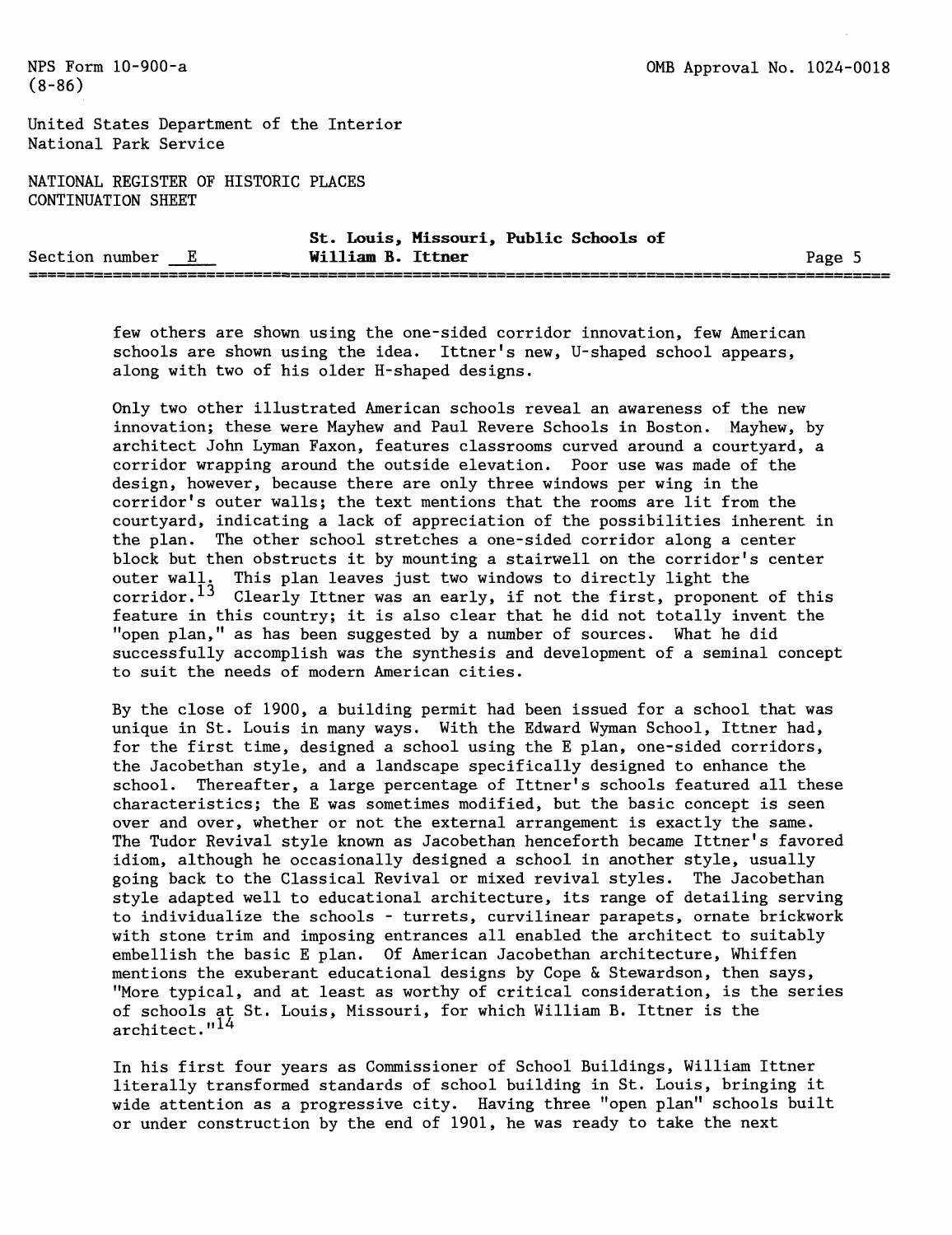$\frac{1}{2}$ 

United States Department of the Interior National Park Service

NATIONAL REGISTER OF HISTORIC PLACES CONTINUATION SHEET

|                | St.               | Louis, Missouri, Public Schools of |      |
|----------------|-------------------|------------------------------------|------|
| Section number | William B. Ittner |                                    | Page |
|                |                   |                                    |      |

logical step: to build the high schools St. Louis desperately needed, beginning the second phase of his school-designing career.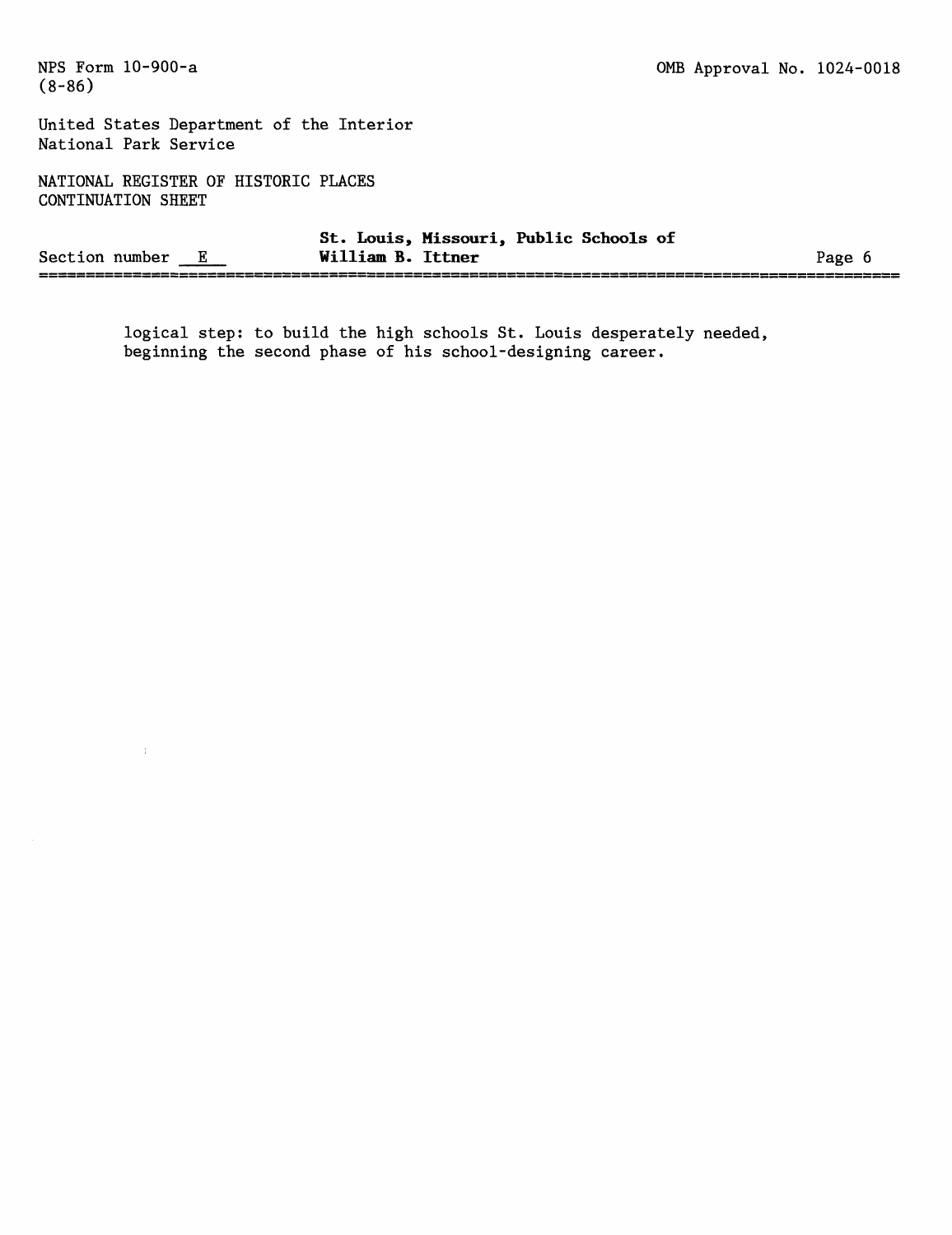United States Department of the Interior National Park Service

NATIONAL REGISTER OF HISTORIC PLACES **CONTINUATION SHEET** 

**St. Louis, Missouri, Public Schools of** Section number E **William B. Ittner** Page 7 --------

#### **ENDNOTES**

<sup>1</sup>See "Final Report--Ittner Schools Survey: Reconnaissance Level," August 4, 1987 (copy in Missouri Cultural Resource Inventory, Missouri Department of Natural Resources, Jefferson City, Missouri).

<sup>2</sup>"Ittner, William Butts," Who Was Who in America, vol. 1: 1897-1942 (Chicago: A.N. Marquis Company, 1943), p. 621.

 $^3{\rm In}$  addition, Ittner's achievements and positions included:

Corresponding Secretary, Civic Improvement League, 1902;

President, Architectural League of America, 1903;

Awarded Silver Medal by International Jury of Awards in connection with World's Fair, 1904;

President, Public Question Club, 1907;

Gold Medal for exhibit in connection with Jamestown Tercentennial, 1907;

U.S. delegate to International Congress of Architects, Madrid, Spain, 1908;

Medal for marked meritorious achievement in the design and construction of school buildings presented by the St. Louis Chapter of the AIA, 1914;

Treasurer, AIA, 1924-26;

Elected to Life Membership in AIA, 1927;

Member of National Education Association Committee on Administration of Secondary Education and wrote the chapter on school architecture for their Bulletin 23, 1922;

Lecturer on School/Home planning, New York University, 1922;

Invited to White House by President Hoover to conference on building, 1926;

Vice-President, St. Louis Plaza Commission, 1926;

Elected to Life Membership, Missouri Historical Society, 1927;

Elected to Life Membership, National Education Association, 1931;

Honorary LL.D. conferred by the University of Missouri, 1931.

<sup>4</sup>St. Louis Board of Education, Annual Report (1898), p. 21.

<sup>5</sup>St. Louis Board of Education, Proceedings (12 October 1897), p. 256.

 $6$ Sherman School was included as part of the Shaw Neighborhood District, a St. Louis City District, in 1985.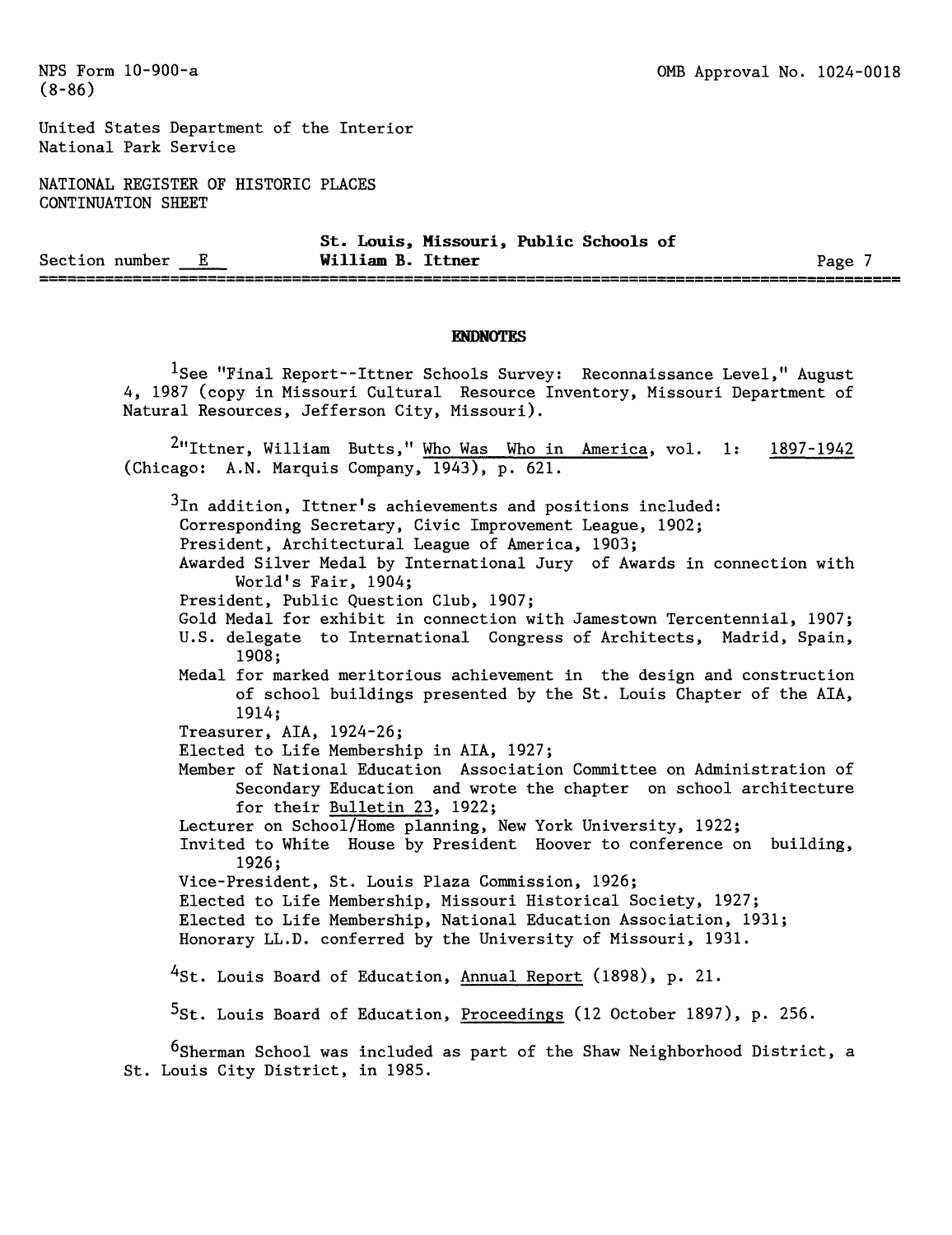United States Department of the Interior National Park Service

NATIONAL REGISTER OF HISTORIC PLACES CONTINUATION SHEET

|                |  | St.               | Louis, Missouri, Public Schools of |  |      |  |
|----------------|--|-------------------|------------------------------------|--|------|--|
| Section number |  | William B. Ittner |                                    |  | Page |  |
|                |  |                   |                                    |  |      |  |

<sup>7</sup>Ittner's appointment coincided with new laws regarding fireproof construction in the City. His policy was to exceed the code requirements wherever feasible, a vast improvement over the partially flammable construction of many older school buildings.

8<sub>St.</sub> Louis Post-Dispatch Sunday Magazine, 27 July 1930.

 $9$ Ibid.

10Daily Globe-Democrat, 9 February, 1936.

 $^{11}$ Edmund March Wheelwright, School Architecture (Boston: Rogers & Manson, 1901), p. 56.

 $12$ Ibid., p. 22-23.

 $13$  Ibid. pp. 22-23.

 $14$ Marcus Whiffen, American Architecture Since 1780 (Cambridge, Massachusetts: the M.I.T. Press, 1981), pp. 181-82.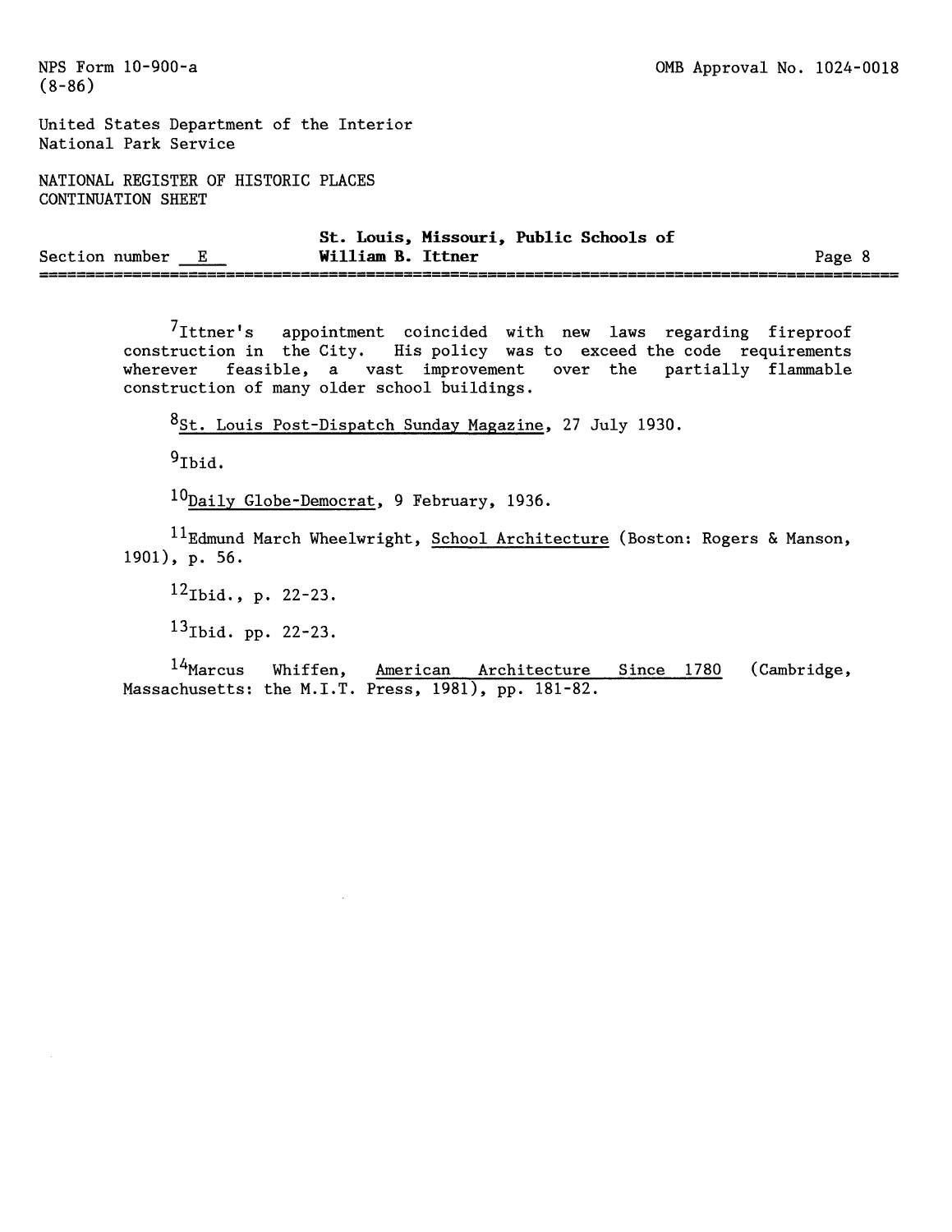United States Department of the Interior National Park Service

NATIONAL REGISTER OF HISTORIC PLACES CONTINUATION SHEET

|                | St. Louis, Missouri, Public Schools of |      |
|----------------|----------------------------------------|------|
| Section number | William B. Ittner                      | Page |
|                |                                        |      |

#### **F. Associated Property Types**

I. Name of Property Type: St. Louis Public Schools of William B. Ittner

During the course of his career, William B. Ittner designed forty-nine public school buildings in St. Louis; nation-wide, he was responsible for approximately 500 buildings. Forty-seven of the schools designed by Ittner in St. Louis are extant.<sup>1</sup> Forty-two of these remain in the public school system and in use by the system; all but one are still used as classrooms.<sup>2</sup>

William Ittner's St. Louis schools were designed in several categories or subtypes, beginning with the H-plan elementary schools and continuing with the cruciform, U-plan and finally the E-plan elementary schools. These were followed by high schools and colleges, in which he continued his basic tenets of design while significantly expanding the scale. While the first two plans were early concepts for Ittner and little used afterward, the U- and E-plans were employed extensively throughout the rest of his career. These subtypes were modified as Ittner refined his concepts and according to need, becoming more sophisticated in conception as he evolved as a designer.

#### Subtype: H-Plan Elementary Schools

II. Description

When faced with the new task of public school design in his first year as the Commissioner of School Buildings for the St. Louis Board of Education, William Ittner had the choice of using traditional urban American school design or attempting to create facilities more suitable to modern needs. Having attended public school in St. Louis, the architect was aware of some of the shortcomings prevalent in the older buildings and resolved to improve upon them where possible. Hired by the City in June 1897, Ittner managed to galvanize the inefficient Building Department, effecting a complete reorganization, and design a new type of school building that was ready for construction by March 1898. City schools had customarily been basically square, with a center stairwell. Ittner's first plan was in the shape of an H with a one-story kindergarten projecting from the center rear. (See floor plans for Eliot and Jackson Schools for examples of the H-Plan.)

Ittner's plan was a three-story block paralleling the front of the property. On either side, perpendicular wings provide the "legs" of an H shape. By using this design, he created more exterior wall surface and therefore more access to light and air in a greater percentage of classrooms. Two smaller stairwells (lit by large, round-headed window bays) terminate the corridor,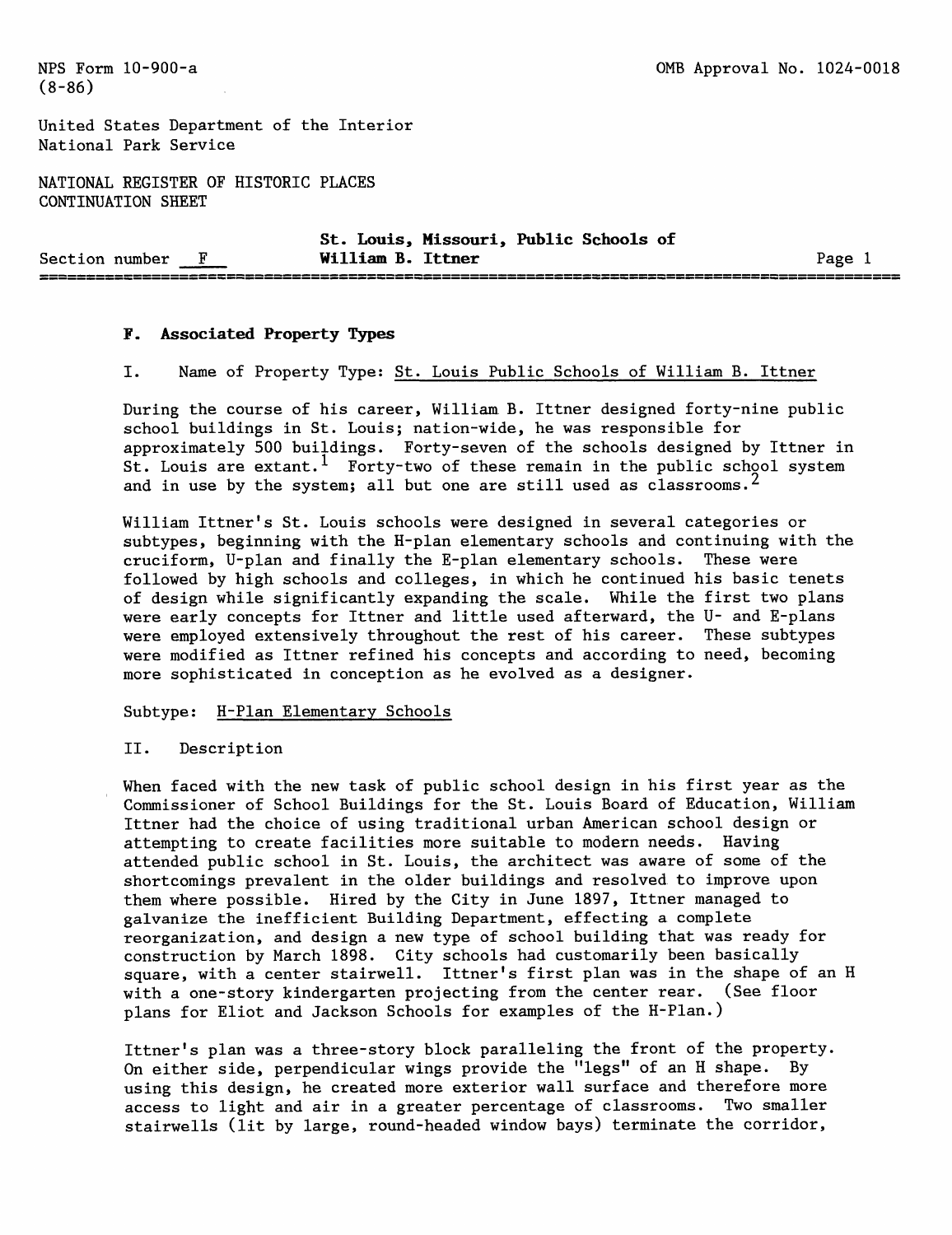United States Department of the Interior National Park Service

NATIONAL REGISTER OF HISTORIC PLACES CONTINUATION SHEET

|                |  | St. Louis, Missouri, Public Schools of |      |
|----------------|--|----------------------------------------|------|
| Section number |  | William B. Ittner                      | Page |
|                |  |                                        |      |

replacing the single, large center stairway; this change was made for reasons of light and safety. Basements, recognized as a major source of school fires, are raised to provide bigger windows and constructed so they can be sealed off into a tight, fireproof unit. Built of pressed brick and stone, all of Ittner's schools are of fireproof construction.

On each floor, two classrooms in the center block face the front of the building; on the opposite side of the corridor, the kindergarten room is centered on the first floor, flanked by wardrobe and storage rooms. On the second and third floors, these small flanking rooms were designated for use as recitation rooms, storage rooms, wardrobes, and principals' and nurses' offices. Each wing is divided in two by the stairwells, with one classroom on either side (front and rear elevations). A total of eighteen regular-sized classrooms for grades  $1 - 5$  is gained in this way. Basements accommodate playrooms, restrooms, boiler rooms and storage space (originally for coal). The primary entrance is centered in the front elevation, with secondary entrances located in the centers of the side elevations; smaller doors exit onto the rear playground on either side of the kindergarten.

### III. Significance

The H-plan Ittner schools are significant under Criterion C in the area of ARCHITECTURE and are of local significance. They represent the first attempt at modernization of a systematic type seen in the City of St. Louis in the late nineteenth century. The first of Ittner's nearly fifty public schools in the City, the H-plan buildings are the beginning of his widely-known philosophies of school design. It is possible to follow Ittner's development as a school architect through his schools, tracing his personal growth chronologically. These are his first tentative efforts at making a departure from older design. Older plans had been virtually unquestioned in St. Louis before Ittner came onto the scene, making any kind of change seem fairly dramatic to the public.

These first schools were a qualified success in Ittner's mind. He was led to try other innovations and plans to improve upon his first efforts, but he actually returned to the H plan one last time after attempting the cruciform plan.

Ittner's first plans were almost immediately recognized by educational architects in other cities, and his work appeared in various publications within a short time. St. Louis became known as a city of educational innovation at the turn of the century, largely because of William B. Ittner.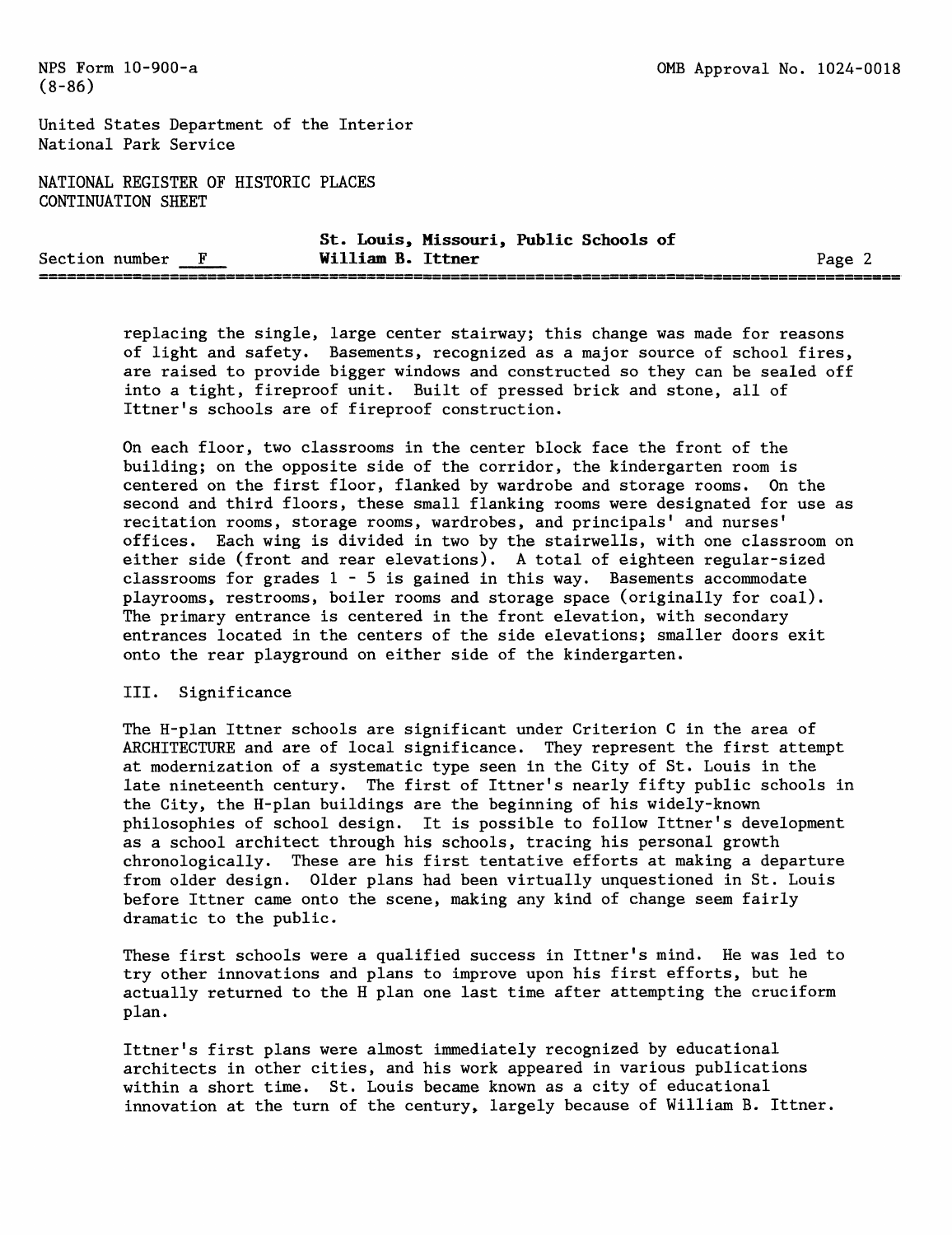United States Department of the Interior National Park Service

NATIONAL REGISTER OF HISTORIC PLACES CONTINUATION SHEET

**St. Louis, Missouri, Public Schools of** Section number <u>F</u> William B. Ittner<br> **Example 2** Page 3<br> **EXAMPLE 2018** -----------------------------

#### Subtype: Cruciform-Plan Elementary Schools

II. Description

Ittner was aware that his first design, the H-shaped plan, was not perfect. His intent was to keep evolving ideas for plans until something better could be worked out. His second plan was designed in a cruciform shape. (See the floor plan for Rock Spring School for an example of the cruciform design.)

This second design, three stories in height, was essentially a long center block paralleling the front of the property with a short center wing and a longer rear wing, also centered. This plan was an attempt to provide more light and air to a greater number of classrooms; rooms have windows on three sides. They are "stacked," one on top of the other, in each of the four arms of the school. A center corridor receives natural light only through rooms and via north-facing windows in the two stairwells, the primary design flaw in the cross-shaped plan; the hallway is quite dim, although it does receive more light than those of the older, pre-Ittner schools. As with Ittner's earlier schools, the cruciform plan was of fireproof construction with a somewhat raised basement that could be sealed off to form a fireproof unit. Pressed brick with stone foundation and trim and slate roof are exterior materials.

The plan could potentially house twelve classrooms; on the first floor, the east wing is divided into administrative offices. The basement is outfitted for playrooms, boiler room, storage and restrooms. Two entrances flank the front wing and there is one rear entrance in the rear wing; this is the smallest number of entrances of any of Ittner's plans, necessitated by the fact that there are rooms in the ends of the wings rather than stairwells.

#### III. Significance

The Cruciform-Plan Elementary School is significant under Criterion C in the area of ARCHITECTURE and is of local significance. This plan represents Ittner's second step in school design, a link in the evolution of his philosophy. Following the logical course of Ittner's development as a school architect, this plan is more significant for its part in the whole process than for its individual merits.

Indeed, the plan of this school was less than satisfactory when put into use. It was almost certainly difficult to heat, the stairway locations were not ideal, and the corridors were much too dim. However, Ittner evidently learned from the results, first returning to the H plan one last time and then moving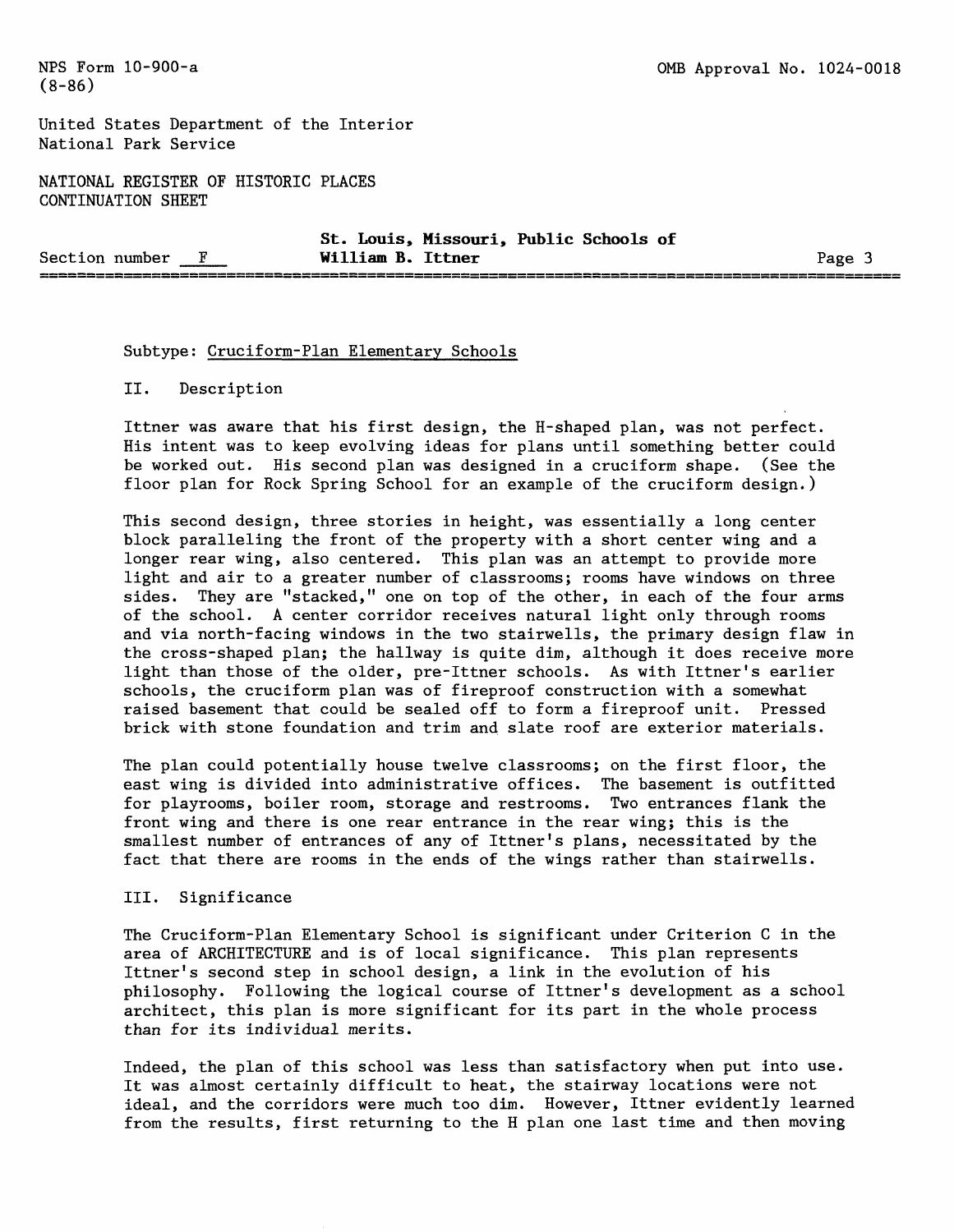United States Department of the Interior National Park Service

NATIONAL REGISTER OF HISTORIC PLACES CONTINUATION SHEET

|                  | St. Louis, Missouri, Public Schools of |        |
|------------------|----------------------------------------|--------|
| Section number F | William B. Ittner                      | Page 4 |
|                  |                                        |        |

on to other forms. Perhaps the experience with the cruciform plan led him to travel to Europe to gather more information, which he did a few months later.

#### Subtype: U-Plan Elementary Schools

## II. Description

Upon his return from his first European reconnaissance trip, Ittner designed a school with a different plan than had been seen in St. Louis before: Ushaped, the school had a one-story kindergarten attached to the rear elevation. A center block parallels the front of the property, as in his earlier schools; with this plan, the flanking wings are pulled forward to form a squared U shape. (See the floor plan for Field School for an example of the U-Plan School.)

The three-story school has two classrooms per floor per wing, separated by a stairway, in much the same design as the H-shaped plan; the wings of this school, however, also house smaller rooms to be used for storage as well as a short corridor. The biggest difference of this school from those preceding was its use, across the front of the center block, of a corridor with exterior windows. On the other side of the corridor, across the rear elevation, two classrooms and a kindergarten are located on the first floor; three classrooms cross the rear side on the second and third floors. The two stairways are located in the inside front corners formed by the U shape, instead of at the ends of the corridors; the necessity of placing the stair/lightwells at the ends of the corridors to provide light is obviated in this design with the implementation of the one-sided corridor.

Like Ittner's other schools, the U plan is fireproof, with a somewhat raised basement that can be sealed into a fireproof unit if necessary. Built of pressed brick, stone and terra cotta, the school has a red clay tile roof hipped at a very shallow pitch.

The plan houses twenty regular classrooms and a kindergarten room in addition to basement playrooms, boiler room, storage room, restrooms and wardrobe rooms and offices in the upper floors.

### III. Significance

The U-Plan Elementary Schools are significant under Criterion C in the area of ARCHITECTURE and are of local significance. The plan represents the first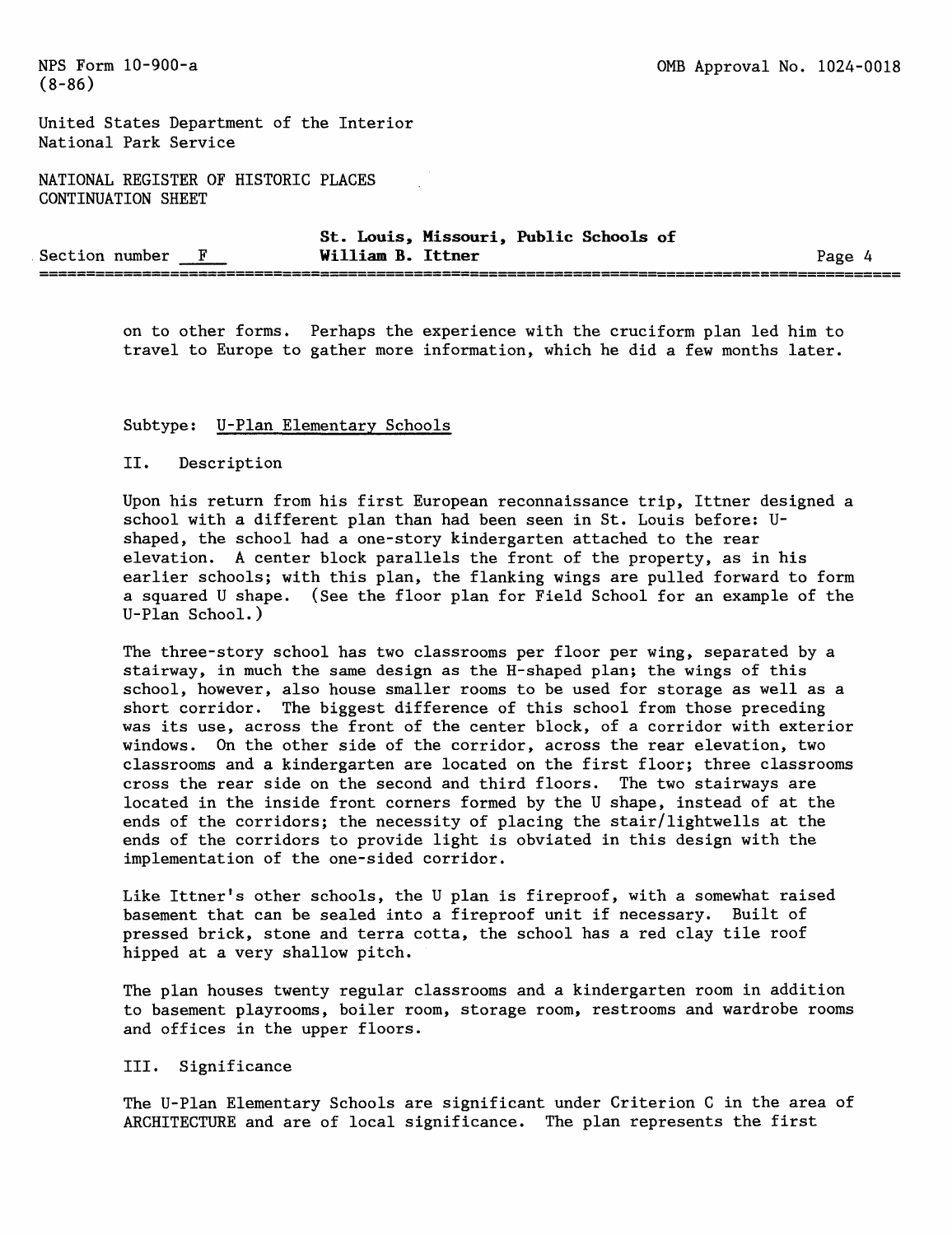United States Department of the Interior National Park Service

NATIONAL REGISTER OF HISTORIC PLACES CONTINUATION SHEET

|                | St. Louis, Missouri, Public Schools of |       |
|----------------|----------------------------------------|-------|
| Section number | William B. Ittner                      | Page. |
|                |                                        |       |

time that the European concept of a one-sided corridor was developed in a St. Louis school, and almost certainly the first of its kind in the State as well. The old plan of lining a corridor with rooms on both sides produced a dimlylit hallway and rooms that were primarily illuminated naturally from one side only, a major drawback during half the day in an east- or west-facing school. With light coming directly into the hallways, classrooms benefited by a more even wash of daylight, making working conditions easier. The U plan is a transitional one in Ittner's career; he was on the verge of designing the "open plan" that marked the majority of his later designs, yet he had not quite gotten away from the older plans he had originally devised. In this case, when he went on to design a different type of layout, it was not because his last had failed; rather, it was the next logical step in a series of improvements.

The relative success of the U plan was evidently encouraging to Ittner, who went on immediately to develop the concept into the E, or "open plan," for which he became widely known. The critical step of the U plan provided the impetus of seeing a successful design virtually within his grasp.

#### E ("Open")-Plan Elementary Schools

#### II. Description

The E-plan school, also referred to as the "open plan," followed the U-shaped school design within nine months. The design became Ittner's preferred mode for the rest of his career, and was virtually always the plan shape cited by others as innovative. (See the floor plan for Wyman School for an example of the E-Plan School.)

The E plan is a versatile one that can be modified to suit needs, size, lot dimensions, etc. The basic idea is a long center block paralleling the street; three wings project from the body of the school. These are typically located one at either end and one in the middle. Variations can include insetting the end wings a few feet; extending the wings to the rear rather than to the front; "bumping" out the ends of the center block beyond the edges of the wings; adding extra angles to wings to create extra space inside; adding a small rear projection in addition to the front-facing wings; reducing or omitting the center wing; and making two or three "mini-wings" between the two standard outer wings, rather than a single standard wing in the middle.

Two or three classrooms are typically located in each wing per floor; the center wing is often reduced in size and accommodates a kindergarten or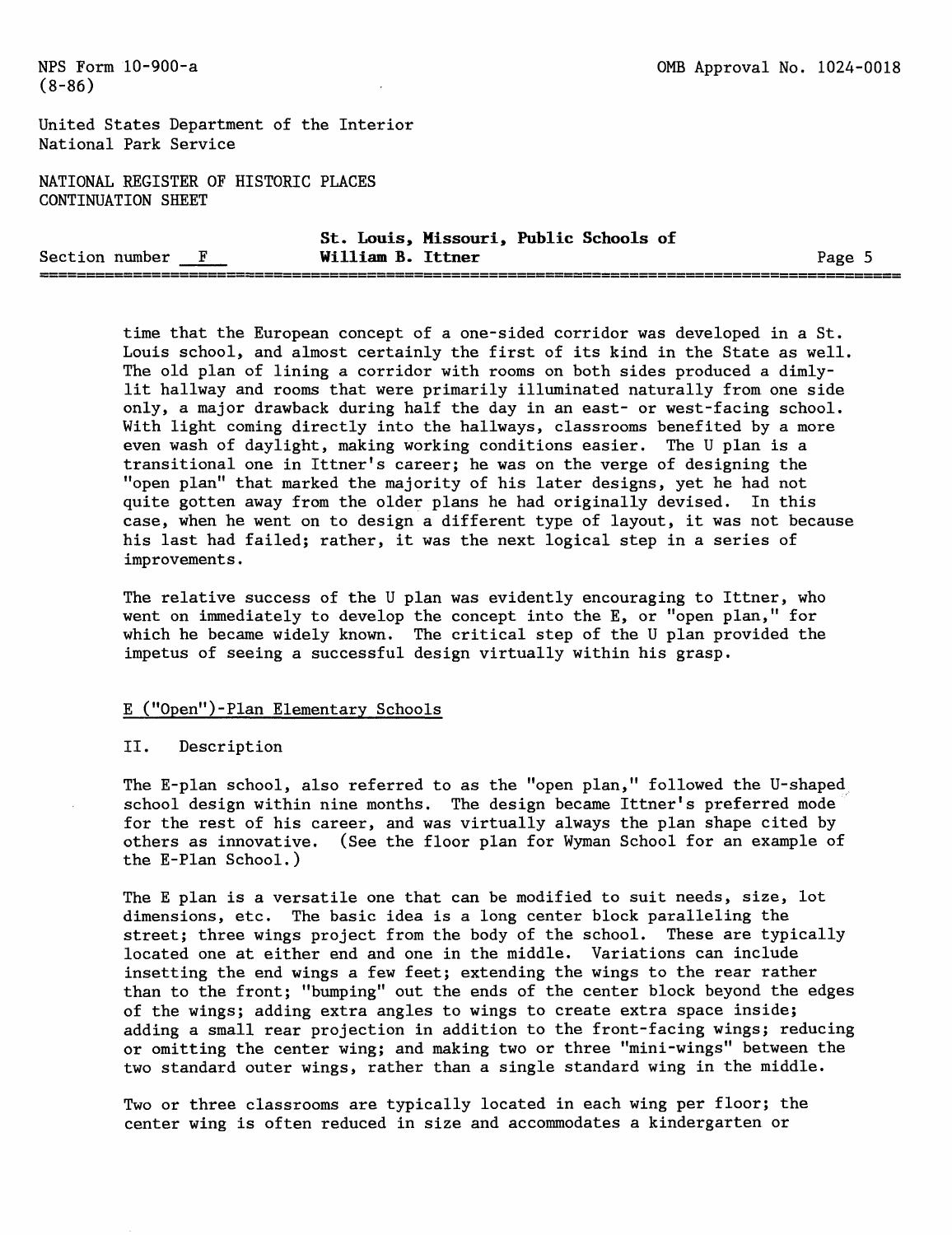United States Department of the Interior National Park Service

NATIONAL REGISTER OF HISTORIC PLACES CONTINUATION SHEET

|                | St. Louis, Missouri, Public Schools of |  |  |        |  |
|----------------|----------------------------------------|--|--|--------|--|
| Section number | William B. Ittner                      |  |  | Page 6 |  |
|                |                                        |  |  |        |  |

entrance stairway. A one-sided corridor runs the length of the center block, usually having stairwells at either end in the corners formed by the wings. Classrooms are located across the opposite side, also running the length of the block, usually four in number.

The E-plan schools are usually two stories high, of fireproof construction, with raised basement. Entrances vary, the front elevation usually having either one rather monumental, embellished entrance in the center or two smaller entrances flanking the center wing. Secondary entrances are located at the sides and rear of the schools. Each of the E-plan schools has differing interior layouts in details like wardrobes, restrooms, storage rooms, etc. but each retains the basic design described above. Basements are outfitted with playrooms, restrooms, boiler rooms and storage space.

#### III. Significance

The E ("Open")-Plan Elementary Schools are significant under Criterion C in the area of ARCHITECTURE and are of local significance. They represent the culmination of three years of study and work to devise the best possible elementary school plan for St. Louis. Ittner's development as a school architect led up to the first E-shaped plan that was built, marking a watershed moment in his career. For the first time, his ideas had jelled and produced what was in his mind an unqualified success. The "open plan" became the standard by which other schools in St. Louis were judged; eventually, the plan became known in education circles across the country and was adopted by many architects. Most of the recognition and accolades Ittner received as a result of his architecture was due to the E or "open" plan.

The E-shaped plan was the first used by William Ittner to realize fully the potential of the one-sided corridor technique of design. Classrooms were all lit both directly by their own windows and indirectly by hallway light, providing a more comfortable work environment. The air circulation provided by the design was also a desirable result. The E plan provides a "livable" educational environment, equally suitable for teaching and being taught. The plan also proved to be adaptable to various needs, sites and exterior treatments.

Ittner spent most of the rest of his career designing school buildings. Nearly all of the remaining elementary schools he planned were done in the E plan or variations of it. His successes with this design were unqualified, both in St. Louis and, when he began later to take outside commissions, all over the country.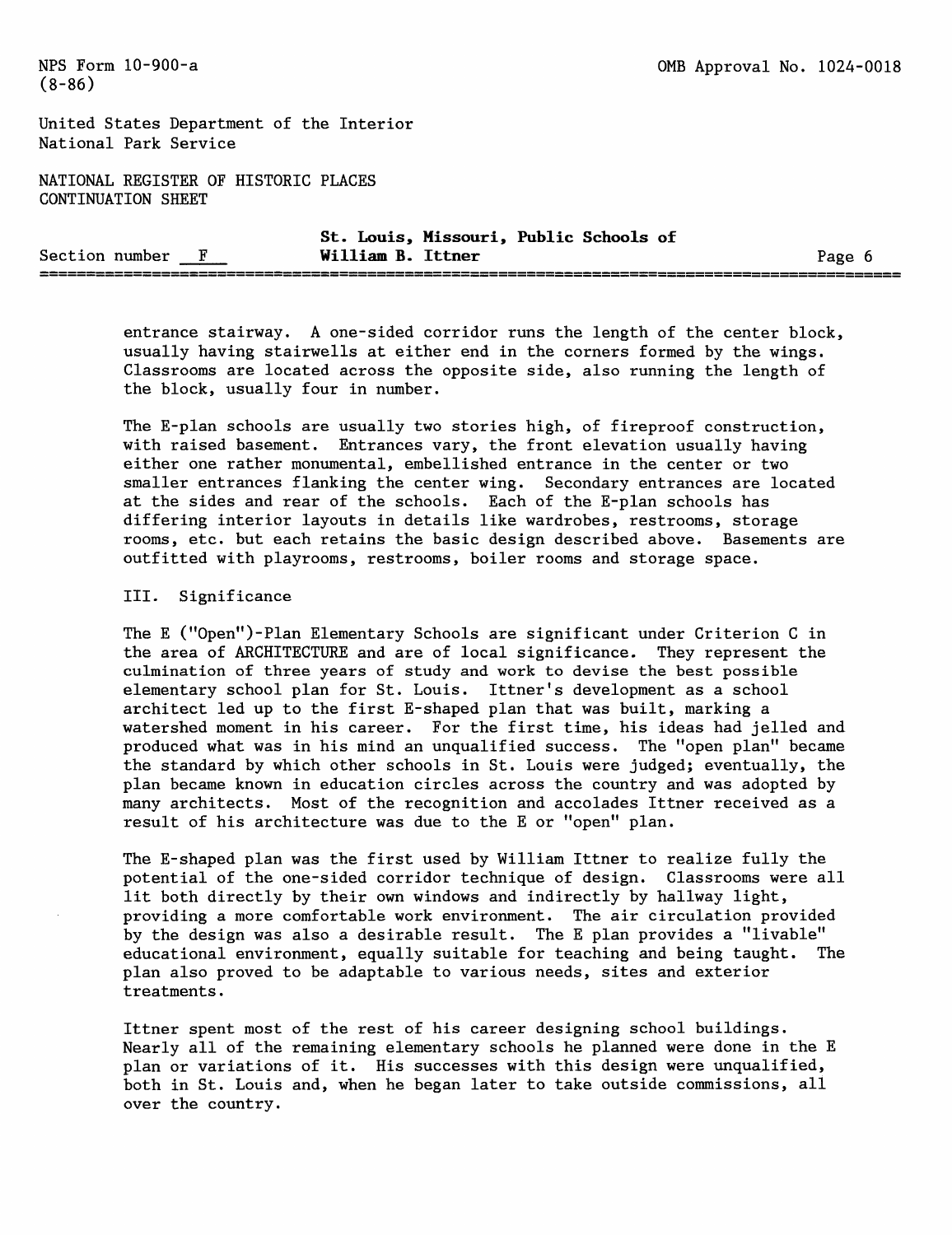United States Department of the Interior National Park Service

NATIONAL REGISTER OF HISTORIC PLACES CONTINUATION SHEET

|                | St.               | Louis, Missouri, Public Schools of |      |
|----------------|-------------------|------------------------------------|------|
| Section number | William B. Ittner |                                    | Page |
|                |                   |                                    |      |

## IV. Registration Requirements

To be eligible for listing in the National Register, all Ittner-designed school buildings must first retain their physical integrity, exhibiting original materials (with the possible exception of roof material). The schools must retain characteristically-shaped plans, scale, roof shape and fenestration in order to convey a clear sense of historic character. The schools must be in their original locations, landscaped approximately in their original fashion. The physical condition of the buildings should be reasonably good.

Original materials in Ittner's schools include pressed-brick exterior walls, stone foundations and slate roofs in the case of hipped designs. Replacement brick of a different color or pattern from the original is unacceptable; tuckpointing must be of the same color as the original mortar and of a mix approximating the content of the original mortar (e.g., cement is not appropriate to tuckpoint or repair brick masonry). Replacement sash ideally would be of painted wood matching the original dimensions, although repair is preferable to replacement.

The shape of the plan should be retained. Any additions should not obstruct the adjoining elevation and should be attached to the original building in a minimal and unobtrusive manner. Additions should be limited to one story in height; their location ideally would be at the rear of the school, although a non-obstructing addition on a side (preferably the least-visible side) elevation is permissible.

The scale of the building should not be altered by any means, including changes in the facade, roof height, or architectural detailing; the original height of three stories should be retained.

#### Subtype: H-Plan Elementary Schools

The H-shaped schools should retain their original rooflines, whether flat or hipped. Any changes to this, such as the addition of a mansard roof to gain space, are unacceptable. The pitch of hipped roofs should not have been altered from the original.

Fenestration should remain as built; modern windows should not be punched in. The common practice of bricking in or boarding selected windows, especially those in the basement, is unfortunate but reversible. Upper-story windows, those on the primary elevations, or large banks of windows should not be infilled. Original sash of six-over-six, nine-over-nine, etc. should be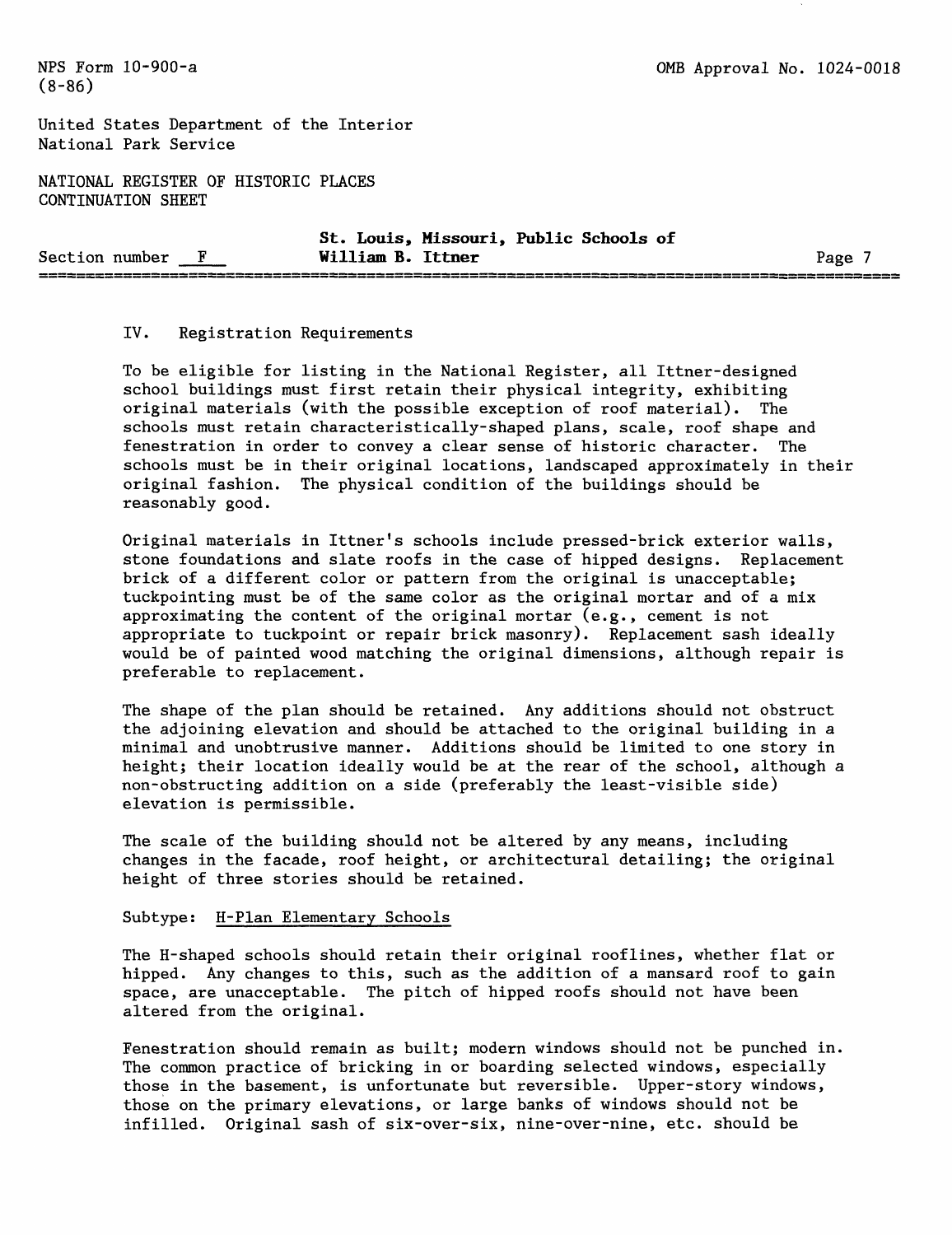United States Department of the Interior National Park Service

NATIONAL REGISTER OF HISTORIC PLACES CONTINUATION SHEET

|                |                   | St. Louis, Missouri, Public Schools of |      |
|----------------|-------------------|----------------------------------------|------|
| Section number | William B. Ittner |                                        | Page |
|                |                   |                                        |      |

replaced in kind if necessary. Modern windows of one or two panes are unacceptable. Replacement mullions are ideally of wood; other materials may be acceptable if they duplicate original pane configuration.

The physical condition of the buildings should be reasonably good, and the structural integrity should be present; vacant schools should retain a roof, for example. The schools should not be adapted for reuse in such a manner as to obliterate the buildings' original use or design.

Original landscapes such as specific trees, shrubs, etc. will not be expected to endure indefinitely, but the original character (determined as much as possible from written and photographic indications in Board of Education or other contemporary publications) should be represented. Any major departure from the original landscape intent is unacceptable; these would include paving large sections of lawn, clearing of lawn of all or most trees, using the lawn for other purposes that alter its character, and inappropriate plantings (e.g., to plant a row of evergreens across the front shoulder-to-shoulder, thereby eventually obstructing the view of the school and changing the intent of a randomly-planted grounds).

#### Subtype: Cruciform-Plan Elementary Schools

The hipped roofline should be retained. Any changes to this, such as the addition of a mansard roof to gain space or an alteration in the pitch of the roof, are unacceptable.

The cruciform plan did not feature original landscaping, so paved spaces around the building are not inappropriate.

#### Subtype: U-Plan Elementary Schools

The original, shallow-hipped roofline should be retained. Original sketches of the school show a tile roof, a material ideally retained; however, other materials are allowable in this type because the nearly flat roof makes it very difficult to view the sheathing from the ground.

The U-shaped plan did not feature original landscaping, so surrounding paved surfaces are not inappropriate.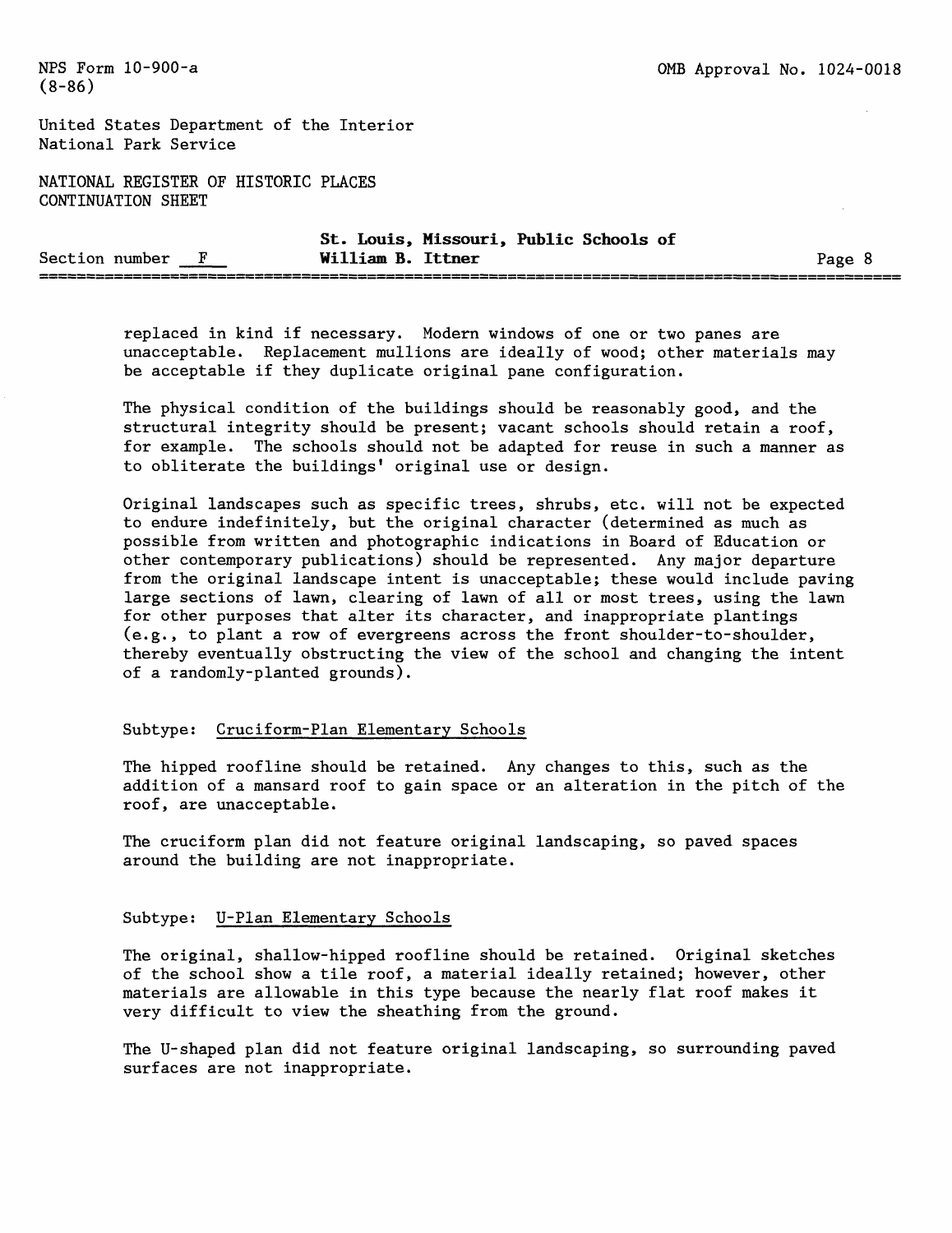United States Department of the Interior National Park Service

NATIONAL REGISTER OF HISTORIC PLACES CONTINUATION SHEET

|                                                                                                                               | St. Louis, Missouri, Public Schools of |      |
|-------------------------------------------------------------------------------------------------------------------------------|----------------------------------------|------|
| Section number                                                                                                                | William B. Ittner                      | Page |
| الركال والتار والتار والأواقي فالتوا فتنت وننفذ والتراسي التنار والتار والتواصل والمتنا والمتوافقات المتنا والتراس والمراجعات |                                        |      |

# Subtype: E ("Open") -Plan Elementary Schools

The E-plan schools should retain their original roofline, whether flat, hipped or gabled. The pitch of the hipped and gabled roofs should not be altered from the original.

The schools should be landscaped approximately in their original fashion, noting that a few of the first E-plan schools had none.

### ENDNOTES

<sup>1</sup>The two schools which have been destroyed were Special School  $#1$ , 10th and Carroll, constructed in 1913; and Taussig Open-Air School, 1540 South<br>Grand, constructed in 1915. "Final Report--Ittner Schools Survey: Grand, constructed in 1915. Reconnaissance Level," August 4, 1987, pp. 1-4 (copy in Missouri Cultural Resource Inventory, Missouri Department of Natural Resources, Jefferson City, Missouri) .

 $2$ The Normal School, 1517 South Theresa, is used as an audio-visual center. Ibid.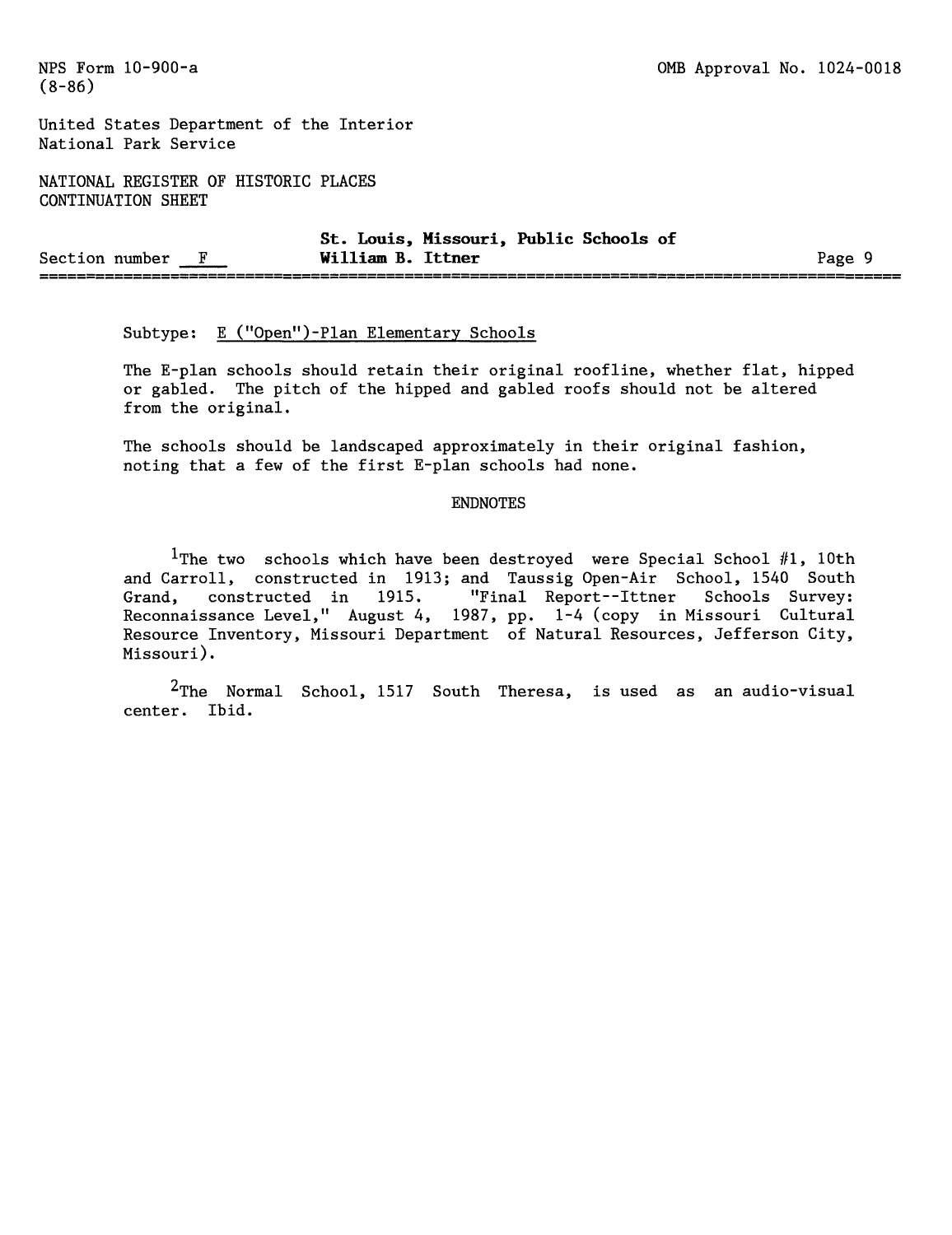United States Department of the Interior National Park Service

NATIONAL REGISTER OF HISTORIC PLACES CONTINUATION SHEET

|                |                   | St. Louis, Missouri, Public Schools of |      |
|----------------|-------------------|----------------------------------------|------|
| Section number | William B. Ittner |                                        | Page |
|                |                   |                                        |      |

The Ittner schools were identified in a 1987 survey conducted by Landmarks Association of St. Louis. The survey methodology was to obtain a list of the buildings constructed during the tenure of William B. Ittner as Commissioner of School Buildings and, later, Consulting Architect for the St. Louis Board of Education. The buildings were site-inspected to determine demolition, condition, alterations, additions, etc.

Additional research was conducted in the Public School Archives at Harris-Stowe State College in St. Louis. Annual Reports and Proceedings, both serial Board publications, were scanned for information regarding Ittner and his schools. Other sources, such as educational periodicals, construction periodicals and local architectural files were consulted to obtain additional information.

Forty-seven extant schools designed by Ittner were identified in St. Louis. These were photographed and individually documented. Through the research process, it became evident that Ittner and his schools were important both to the City and to educational architecture and as such were possibly eligible for the National Register and merited additional research.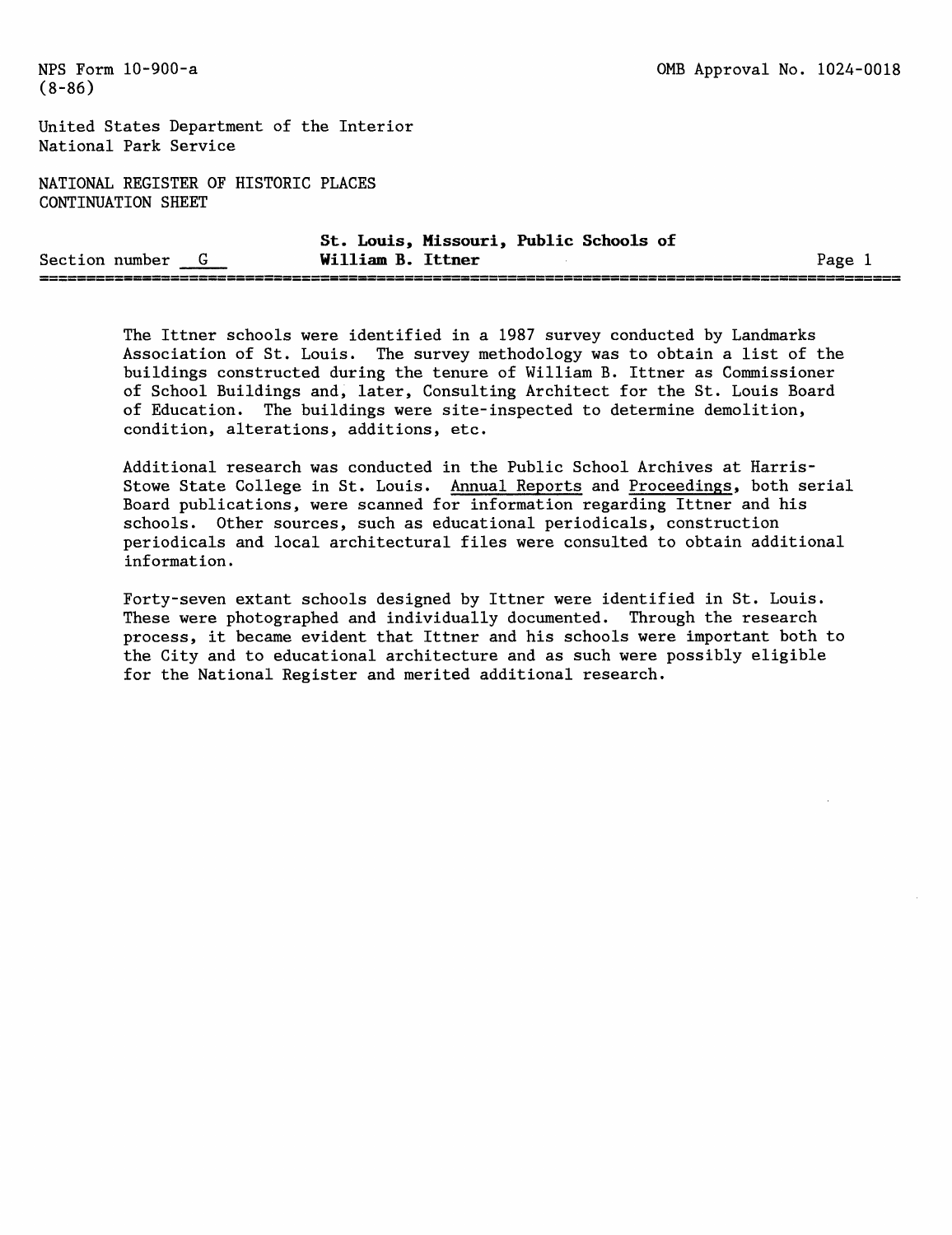United States Department of the Interior National Park Service

NATIONAL REGISTER OF HISTORIC PLACES CONTINUATION SHEET

|                  |                   | St. Louis, Missouri, Public Schools of |      |
|------------------|-------------------|----------------------------------------|------|
| Section number H | William B. Ittner |                                        | Page |
|                  |                   |                                        |      |

#### **Major Bibliographic References**

- Barnard, Henry. School Architecture; or Contributions to the Improvement of School-Houses in the United States. New York: A.S. Barnes, 1849.
- Bruce, William, comp. School Architecture. Milwaukee: Johnson Service Company, 1910.
- Bruce, William C., comp. Grade School Buildings. Milwaukee: Bruce, 1914.
- Childs, M.W. "Interesting St. Louisans: William B. Ittner," St. Louis Post-Dispatch Sunday Magazine, 27 July 1930.
- "The Edward Wyman School Building," The Inland Architect and News Record, vol. 46 (Dec. 1905). n.p.
- "Facts Concerning One Hundred Years of Progress in the Public Schools of St. Louis," Public School Messenger, vol. 35, no. 5 (3 Jan. 1938). St. Louis: St. Louis Board of Education, 1938.
- Hamlin, A.D.F., et al. Modern School Houses. New York: Swetland, 1910.
- Hutchings, Emily Grant. "Art and Artists," St. Louis Globe-Democrat, 9 February 1936.
- Ittner, Marie Anderson. Footprints. St. Louis: John S. Swift, 1955.
- Ittner, Marie Anderson. "William B. Ittner: His Service to American School Architecture," American School Board Journal,(January 1941).
- Ittner, William B. "School Problems in Design and Construction," The Realty Record and Builder, vol. 18, no. 3 (June 1911).
- Mills, Wilbur T. American School Building Standards. Columbus, Ohio: Franklin Educational Publishing Co., 1915.
- "Model Grounds for School Buildings," The Inland Architect and News Record, vol. 49 (May 1907), pp. 61-63.
- Powell, Mary. "Public Art in St. Louis," St. Louis Public Library Monthly Bulletin, (July-August 1925).
- St. Louis Board of Education. Annual Report. Printed yearly from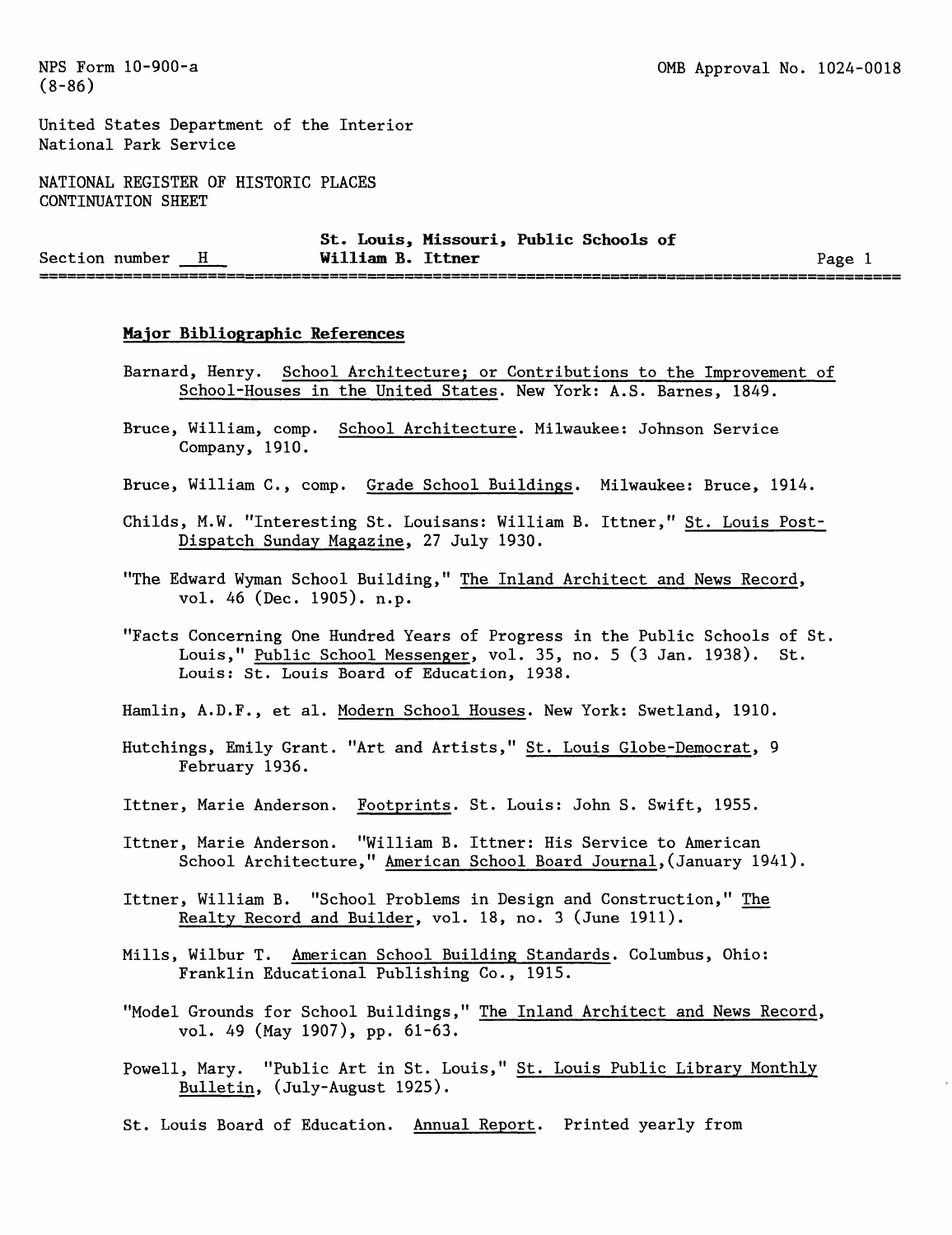United States Department of the Interior National Park Service

NATIONAL REGISTER OF HISTORIC PLACES CONTINUATION SHEET

|                |                   | St. Louis, Missouri, Public Schools of |        |
|----------------|-------------------|----------------------------------------|--------|
| Section number | William B. Ittner |                                        | Page 2 |
|                |                   |                                        |        |

1896-97 to 1930-31.

- St. Louis Board of Education. Printed Record, (also called Official Proceedings) Printed biannually and annually from 1897 to 1916.
- Strayer, George D.; and Engelhardt, N.L. School Building Problems. New York: Columbia University, 1927.

"Tells of Ittner's Work For Schools," Globe-Democrat, 13 January 1941.

- "W. B. Ittner, Noted Architect and Designer of Schools Dies," St. Louis Post-Dispatch, 27 January 1936.
- "W. B. Ittner, Noted School Architect and Designer, Dies," St. Louis Globe-Democrat, 27 January 1936.
- Wheelwright, Edmund March. School Architecture: A General Treatise for the Use of Architects and Others. Boston: Rogers & Manson, 1901.
- Whiffen, Marcus. American Architecture Since 1790. Cambridge, Mass.: the M.I.T. Press, 1981.
- Who Was Who in America. Chicago: A.N. Marquis Company, 1943. vol. 1: 1897-1942.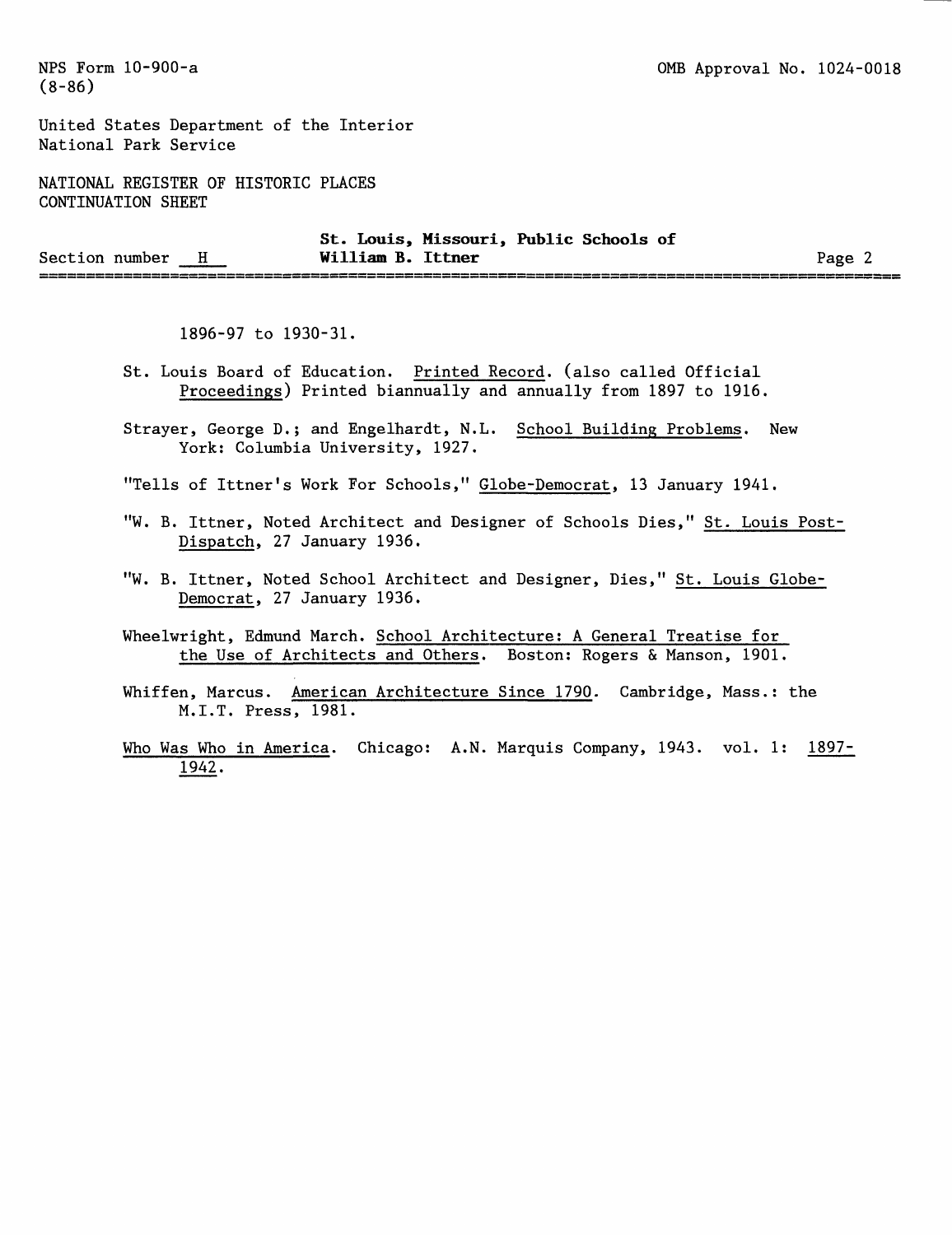United States Department of the Interior National Park Service

NATIONAL REGISTER OF HISTORIC PLACES CONTINUATION SHEET

|                | St. Louis, Missouri, Public Schools of |        |
|----------------|----------------------------------------|--------|
| Section number | William B. Ittner                      | Page i |
|                |                                        |        |

 $2.$ Steven E. Mitchell National Register Coordinator Missouri Department of Natural Resources Division of Parks, Recreation and Historic Preservation Historic Preservation Program P.O. Box 176 Jefferson City, Missouri 65102

Editor and revisions, items E and F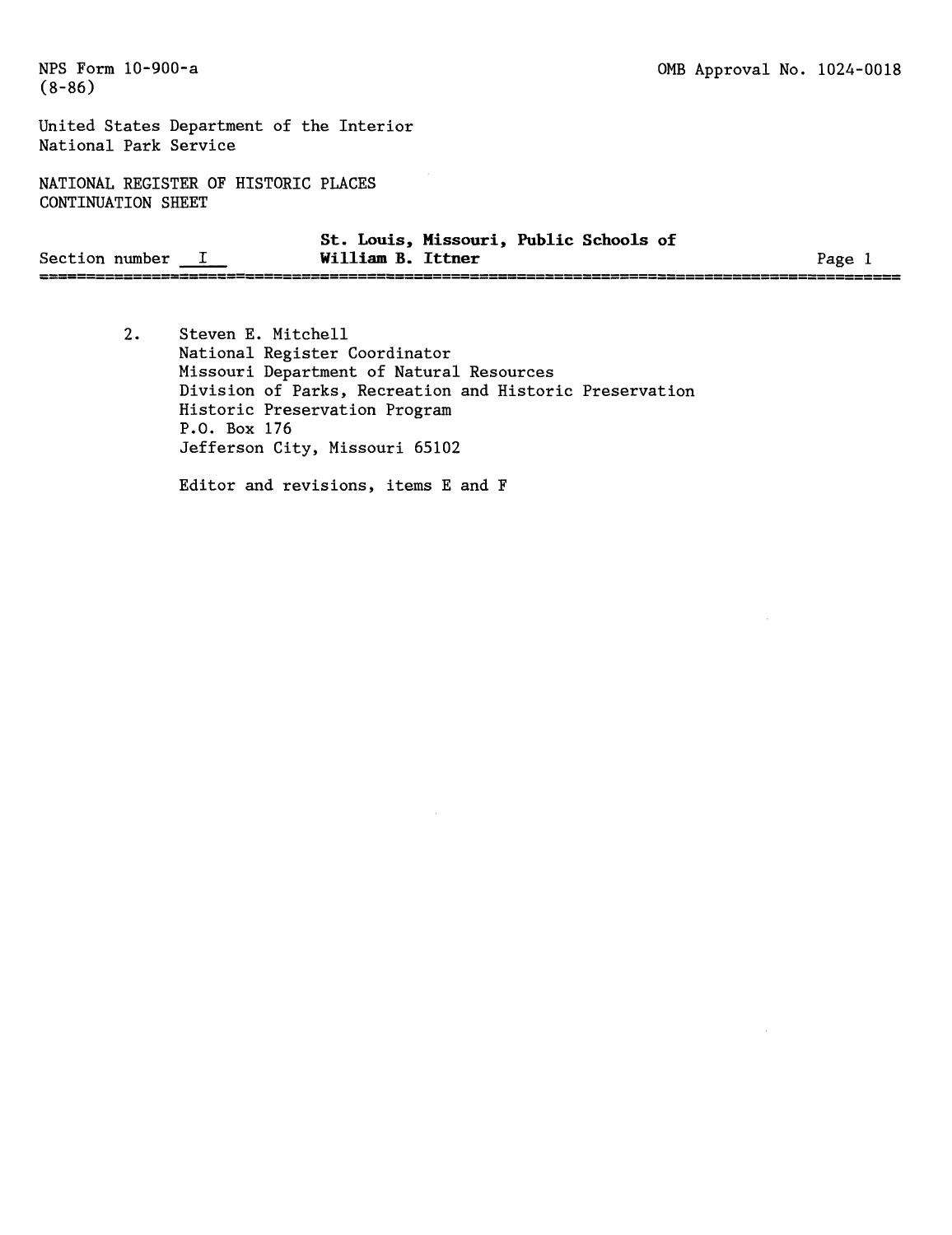# **National Register of Historic Places Multiple Property Documentation Form**



detsed

This form is used for documenting multiple property groups relating to one or several historic contexts. See instructions in How to Complete the Multiple Property Documentation Form (National Register Bulletin 16B). Complete each item by entering the requested information. For additional space, use continuation sheets (Form 10-900-a). Use a typewriter, word processor, or computer to complete all items.

 $\sqrt{2}$ 

New Submission X Amended Submission

# **A. Name of Multiple Property Listing**

St. Louis, Missouri, Public Schools of William B. Ittner

## **B. Associated Historic Contexts**

The Refining of the "Open Plan" in St. Louis Public Schools, 1902 -1910

**C. Form Prepared by** 

name/title Lynn Josse, Associate Research Director, Landmarks Association of St. Louis, Inc.

street & number 917 Locust Street, 7th Floor telephone (314) 421-6474

city or town St. Louis \_ state MO zip code 63101

# **D. Certification**

As the designated authority under the National Historic Preservation Act of 1966, as amended, I hereby certify that this documentation form meets the National Register documentation standards and sets forth requirements for the listing of related properties consistent with the National Register criteria. This submission meets the procedural and professional requirements set forth in 36 CFR Part 60 and the Secretary of the Interior's Standards and Guidelines for Archeology and Historic Preservation. ( \_\_ See continuation sheet for additional comments.)

Signature and title of certifying official (Claire F. Blackwell/ Data

Deputy SHPO) Missouri Departrrent of Natural Resources State or Federal agency and bureau

I hereby certify that this multiple property documentation form has been approved by the National Register as a basis for eyaløâting related∕prøperties for listing in nhe National Register.

 $\mathsf{a}$ ature of the $\mathsf{\mathcal{K}}$ eëper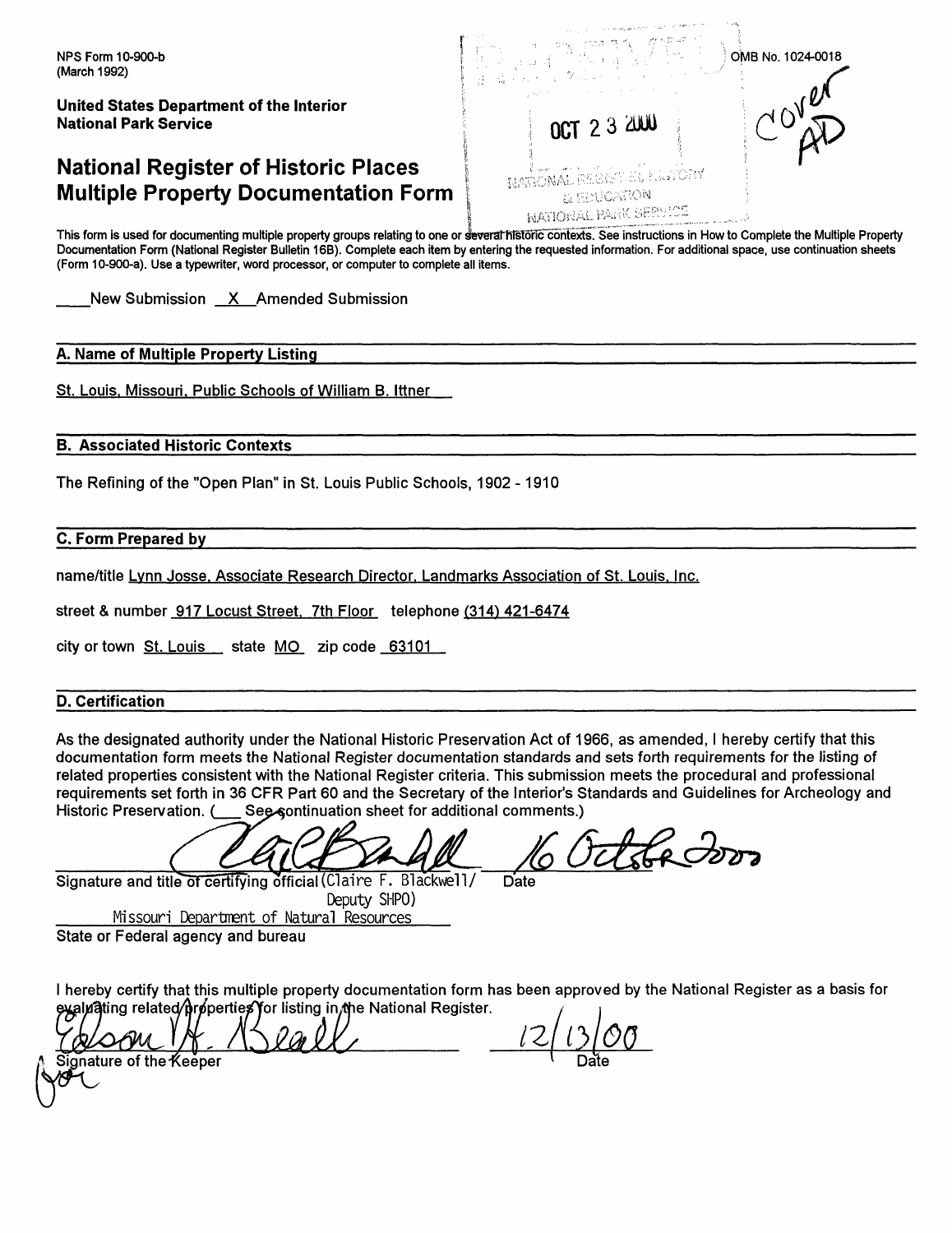# **NATIONAL REGISTER OF HISTORIC PLACES CONTINUATION SHEET**

**Section \_IL Page \_jL St. Louis, Missouri, Public Schools of Williama. Ittner** 

# The Refining of the "Open Plan" in St, Louis Public Schools, 1902 - 1910

At the end of 1903-1904 fiscal year, William B. Ittner wrote a report for the Board of Education summarizing the chief planning considerations which resulted in the physical layout of his school designs. The open plan, which he also referred to as an E-shaped plan, satisfied his requirements for classroom size, corridor lighting, window placement, sanitation, and ventilation. During his tenure as the Board of Education's Commissioner of School Buildings, Ittner used the open plan with remarkable consistency. Twenty-nine of the schools Ittner designed between 1902-1910 were extant at the time of the 1987 St. Louis Public Schools survey, providing a timeline of the refinements which Ittner made to his successful design.

One of Ittner's top priorities on his return from his European trip was the development of two new high schools. The Superintendent of Schools wrote in the 1899-1900 annual report that the city's high school enrollment was smaller than that of any other large city, a fact he attributed to "the abnormal fact that we only have one High School for white pupils in the city." Noting that students were discouraged from attending school by the enormous distance they had to travel to get there, he concluded that "there could be no greater benefit to the public schools than the building of additional High Schools in the northern and southern parts of the city."<sup>1</sup>

In 1902, Ittner designed McKinley High School for the city's south side and Yeatman High School for the north side. Both were envisioned as full-service schools which would incorporate a manual training program as well as a science and humanities curriculum. Ittner's exposure to the high school planning process gave him his first experience manipulating elements such as auditoriums, purpose-built gymnasiums, and upper story restrooms for students. All of these features would be introduced into the elementary schools of St. Louis in the decade following Ittner's first high school designs.

Despite the large size of these facilities, with up to twice as many classrooms as the elementary schools and a wide variety of specialty spaces for manual and domestic training programs, Ittner remained faithful to the ideal of the open plan. At McKinley, for example, additional floor space was gained by placing skylit shops in the basement level

<sup>&</sup>lt;sup>1</sup> Board of Education of the City of St. Louis, 46th Annual Report of the Board of Education of the City of St. *Louis, Missouri for the year ending June 30, 1900.* St. Louis: Burton & Skinker Stationary Co., 1901. 86-87. Central High School was centrally located (as the name suggests). Sumner High School, founded in 1875, would remain the city's only high school for African-American students until well after Ittner's tenure.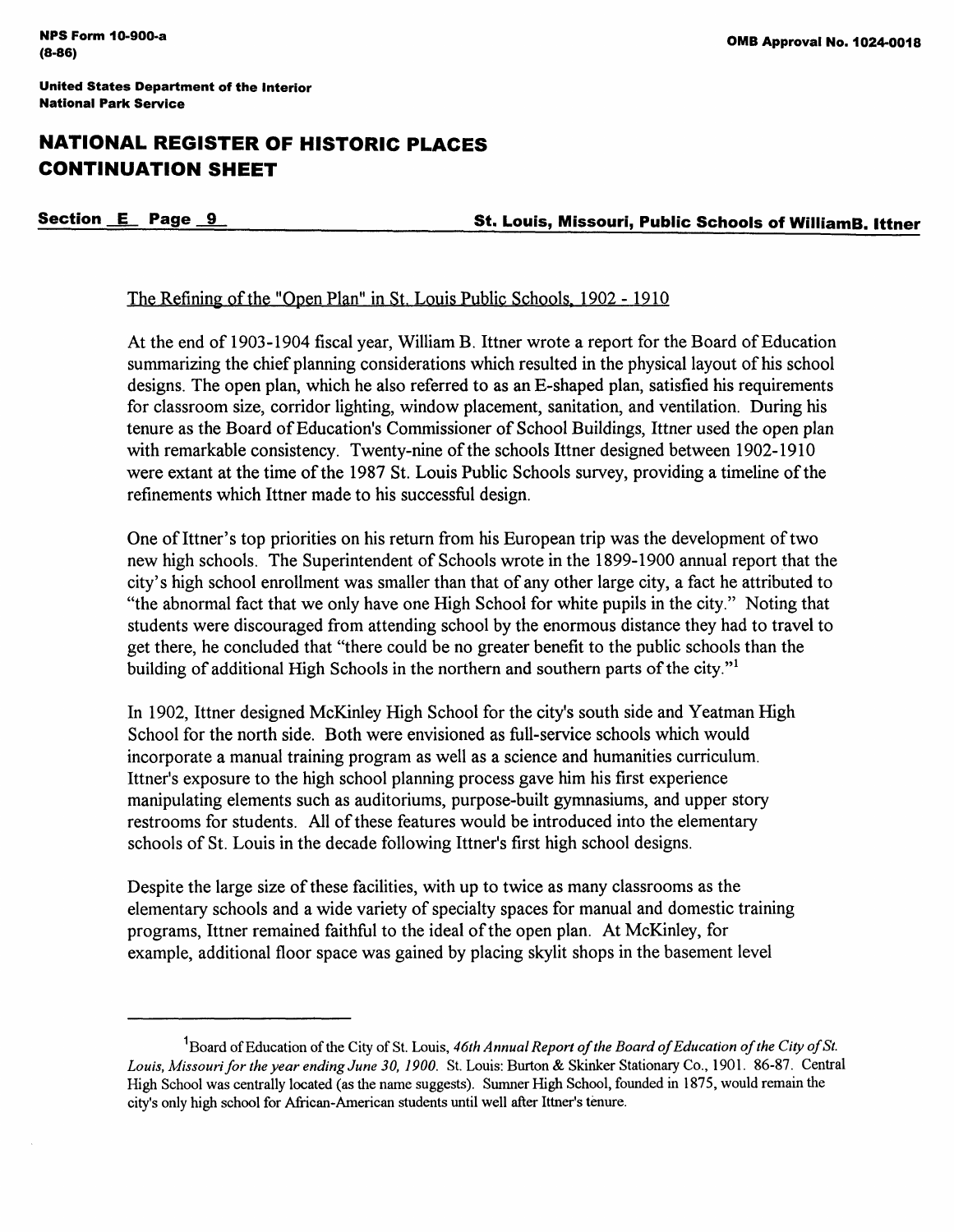# **NATIONAL REGISTER OF HISTORIC PLACES CONTINUATION SHEET**

**Section E Page -1L St. Louis, Missouri, Public Schools of Williama. Ittner** 

and creating a figure-eight shaped plan around them on the floor above. The second and third floors resemble the typical E-plan.

As the first decade of the 20th century progressed, Ittner took the lessons of the high schools back to the elementary schools and made additional adjustments to the basic plan. In 1905 (reporting on the 1903-04 fiscal year), he wrote that classroom size should be approximately 32 feet by 24 or 25 feet. Just a few years later, he had developed a standard of 24 feet by 32 feet six inches for all classrooms. The kindergartens were designed to be about twice the size of a regular classroom.

Depending on the size and cost of the school, Ittner's earliest elementary school plans usually showed two or four basement "play rooms," segregated by sex. After Ittner designed McKinley and Yeatman, his elementary schools would often (but not always) incorporate gymnasiums instead of two of the playrooms. While elementary school gymnasiums were always in the basement, creative planning resulted in gymnasium placement on the third floor of Ittner's Sumner High School (1909; NR 1988).

In schools designed before about 1907, all student toilets were located in the basement adjacent to play rooms. Later designs always incorporated toilets on upper floors. (Some publications refer to such small lavatories as emergency toilets, which would evolve into full-sized student restrooms in the next few decades.)

Another innovation which occurred toward the end of Ittner's tenure was the development of the elementary school auditorium. While such an assembly space was a standard feature of high schools, Ittner did not experiment with its use in a lower school until l 908's Humboldt School. These never became standard features during Ittner's tenure.

In the 1905 report cited above, Ittner also described his philosophy on exterior design of his school buildings. He describes the use of hard red brick "mixed as to color and laid up with a large bed joint in garden wall or flemish bond." "Stone is used sparingly," he writes, "and no attempt is made to accent any part of the building except the main entrance, which is generally dignified by fitting architectural treatment." (In fact, even before this article was written, the stair towers on Ittner's schools were also often the subject of architectural embellishment - frequently taking the form of projecting Tudor towers.) Each building was invested with an individual character, he wrote, "in the belief that this, together with simplicity of design and material, will more nearly express the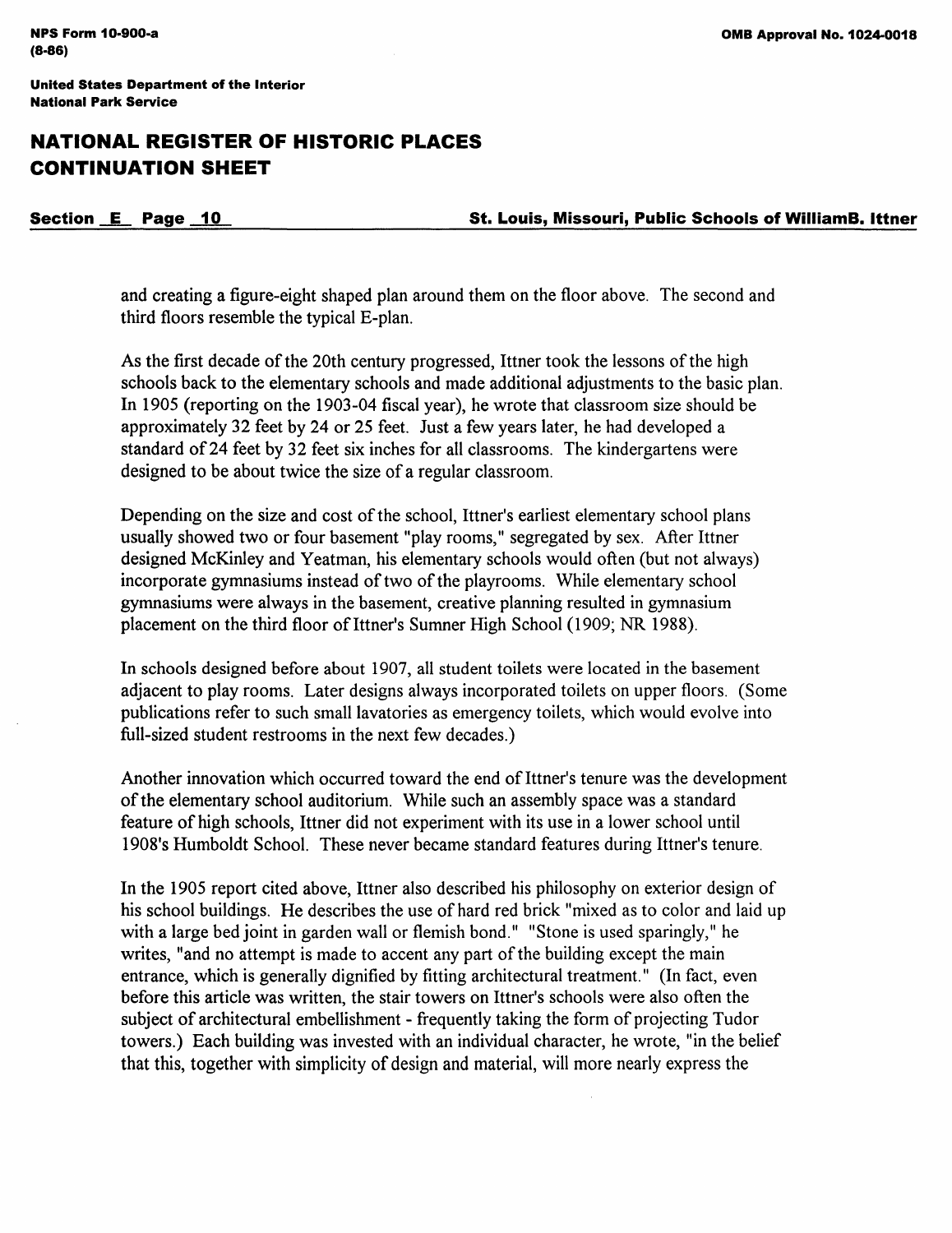# **NATIONAL REGISTER OF HISTORIC PLACES CONTINUATION SHEET**

**Section \_IL Page \_jj\_ St. Louis, Missouri, Public Schools of Williama. Ittner** 

tendency of the times, and that buildings so expressed will more nearly fulfill their purpose as part of our great system of education. " 2

It was during this second period of Ittner's work for the St. Louis schools that he fully developed the range of "Jacobethan" motifs for which he became so well known. His first Jacobethan school design was the Wyman School in 1900. Beginning in 1901, Jacobethan became his preferred mode of design. Fully two thirds of the Ittner schools contracted between 1901-1910 use some variation of this eclectic mix of Tudor and English Renaissance elements. For the remaining third, a wide range of styles are employed (Classical and Renaissance Revival, Craftsman, a version of Gothic or Venetian revival, and some eclectic mixes of various historical elements).

Ittner resigned from his position as Commissioner of School Buildings in 1910, leaving a legacy of well over 30 new schools and countless improvements and upgrades to existing facilities. After this point, he would continue to contract with the board as a consulting architect.